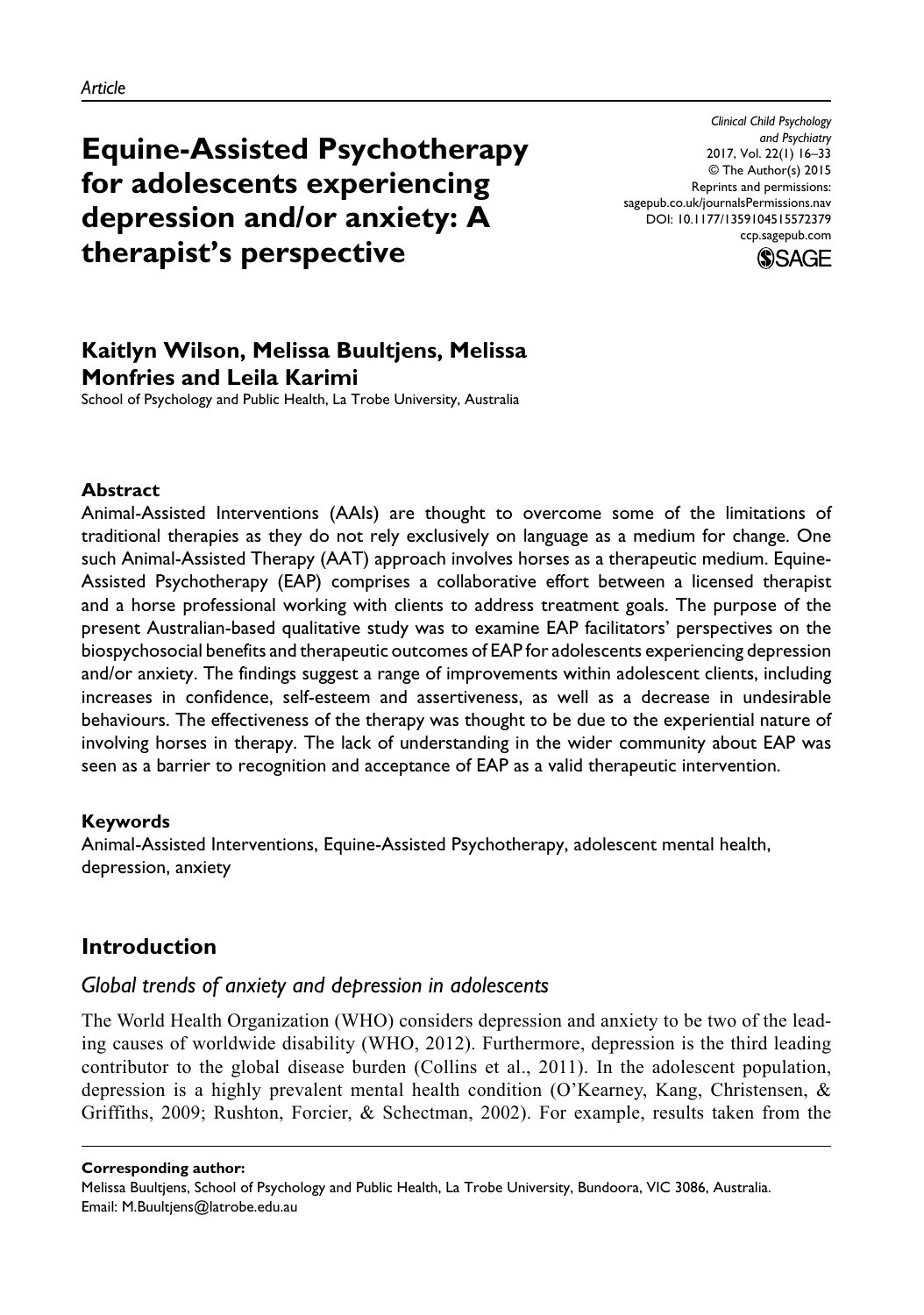National Comorbidity Survey – Adolescent Supplement (NCS-A) in the United States show that over 15% of adolescents have experienced depression by the time they are 17 to 18 years old (Merikangas et al., 2010). In Germany, depressive disorders show a lifetime prevalence of 16.8% among adolescents between the ages of 14 and 24 years (Wittchen, Nelson, & Lachner, 1998). Often coexisting with depression, anxiety poses a subsequent threat that appears to be most common among American and Australian youth (Barrett, Farrell, Ollendick, & Dadds, 2006; Merikangas et al., 2010; Williamson, Forbes, Dahl, & Ryan, 2005). For the global population, there is a high lifetime prevalence of 16.6% of anxiety disorders (Starcevic, 2006). In Australia, depression and anxiety are two of the most common mental health presentations, with 14–15% of adolescents reporting symptoms of depression (Bhatia & Bhatia, 2007; Farrell & Barrett, 2007) and 13–14% reporting symptoms of anxiety (Australian Bureau of Statistics (ABS), 2012; Farrell & Barrett, 2007). Furthermore, Australian adolescents are being diagnosed with depression at an increasing rate each year, with approximately 160,000 young people between the ages of 16 and 24 years exhibiting signs or symptoms of depression (ABS, 2008). Within the 12 months prior to the National Survey of Mental Health and Wellbeing, 26% of Australians aged 16–24 years had experienced a mental health disorder, indicating that emotional well-being is challenging for many adolescents (ABS, 2008).

### *Current interventions and treatments for depression and anxiety for adolescents*

Depression in children and adolescents is a substantial and persistent public health problem that can destabilise social and school functioning, generate family stress and requires considerable use of mental health services (Angold et al., 1998; Clarke, DeBar, & Lewinsohn, 2003; Patel, Flisher, Hetrick, & McGorry, 2007). Furthermore, depression is also linked to an increased risk of other psychiatric disorders (Angold & Costello, 1993; Merikangas et al., 2010) as well as drug use and suicide (Brunstein Klomek, Marrocco, Kleinman, Schonfeld, & Gould, 2007; Gould et al., 1998; Nock et al., 2013; Rohde, Lewinsohn, & Seeley, 1991). The extent, impact and long-term consequences serve as a rationale to search for effective treatment options (Bhatia & Bhatia, 2007; Hankin, 2006).

Since Butler, Miezitis, Friedman, and Cole (1980) conducted the first randomised trial of psychosocial interventions for childhood depression, many other research projects have attempted to develop and test treatments, particularly in the field of cognitive-behavioural therapy (CBT); these studies concluding that CBT treatment groups yielded higher recovery rates than control groups (Cartwright-Hatton, Roberts, Chitsabesan, Fothergill, & Harrington, 2004; Clarke, Rohde, Lewinsohn, Hops, & Seeley, 1999; Ishikawa, Okajima, Matsuoka, & Sakano, 2007; Spirito, Esposito-Smythers, Wolff, & Uhl, 2011). In a meta-analysis examining the effects of psychotherapy for depression in children and adolescents, researchers found that the current treatments appear to produce effects that are significant (i.e. reliable treatment effects); however, as the authors acknowledge, they are only modest in their strength, breadth and durability (Weisz, McCarty, & Valeri, 2006). As an example, it is not clear how long lasting the effects from treatment were in the included studies, limiting the ability to generalise results.

While existing treatments can provide benefits, many clients drop out or do not respond to treatment (Farrell & Barrett, 2007; Fisak, Richard, & Mann, 2011). Researchers believe that most children and adolescents do not receive the mental health treatment they need, with more than 70% of adolescents not receiving the appropriate treatment (Bhatia & Bhatia, 2007; Wicks-Nelson & Israel, 2012). This is due to a lack of resources, the stigma associated with mental health illnesses and insufficient trained health care workers (WHO, 2012), as well as incorrect diagnosis and inadequate mental health care insurance (Bhatia & Bhatia, 2007; Fisak et al., 2011). Given the extent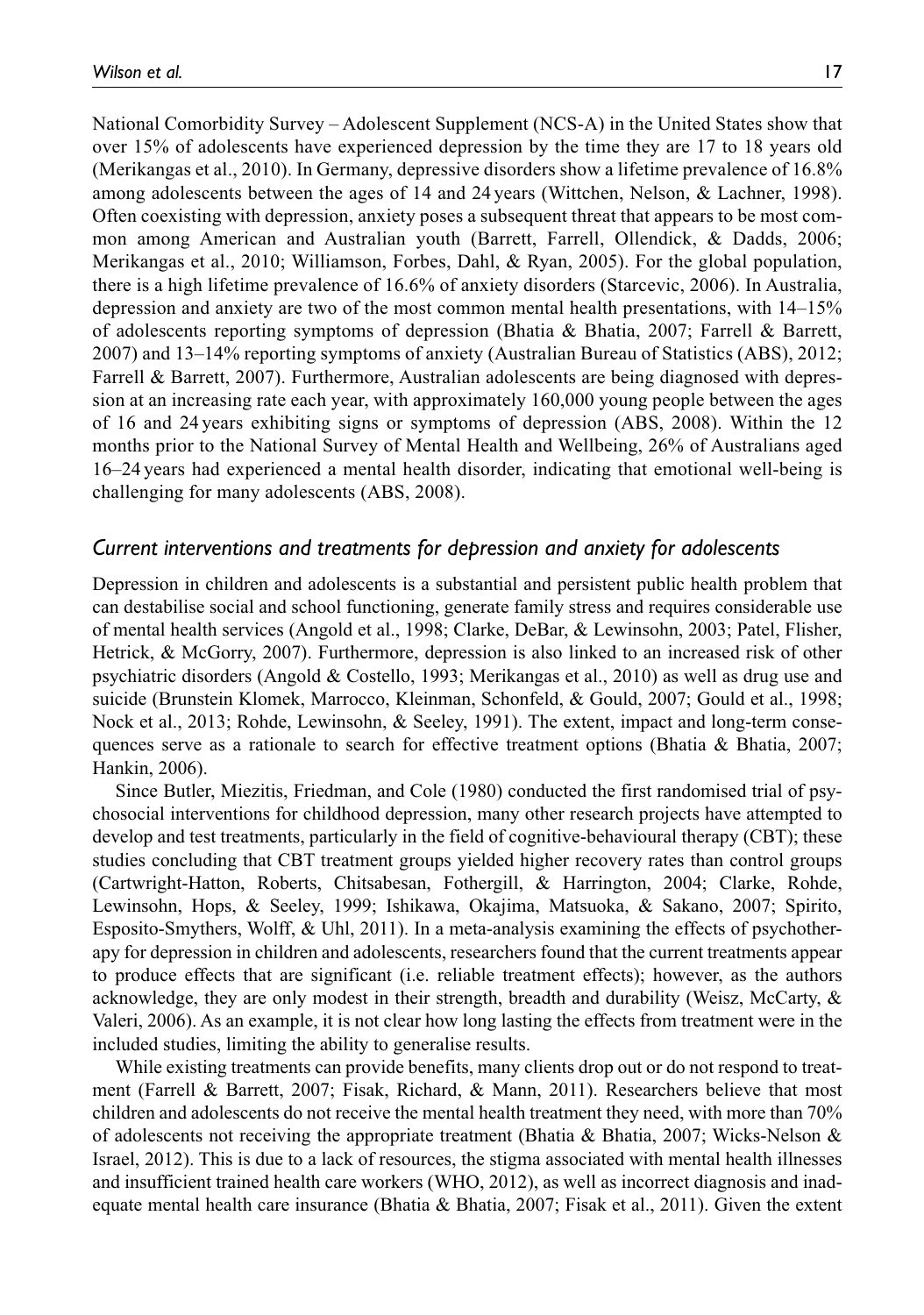of adolescent depression and/or anxiety, this substantiates the need for further effective, evidencebased interventions pertinent to practice.

### *Animal-Assisted Therapy*

Literature states that animal-based therapy was founded as early as 1792 at the Quaker Society of Friends York Retreat in England. Furthermore, the US military promoted the use of dogs as a therapeutic intervention with psychiatric patients in 1919 at St Elizabeth's Hospital in Washington, DC (Velde, Cipriani, & Fisher, 2005). However, most literature states the early work of child psychologist Boris Levinson. In the late 1960s, Levinson began to include his dog into his therapy sessions and found that the dog acted as a 'social lubricant' between the therapist and child, allowing for a more relaxed atmosphere conducive to self-disclosure (Friesen, 2010; Levinson, 1969).

Animal-Assisted Therapy (AAT) has been applied to a wide variety of clinical problems, including autistic spectrum symptoms (O'Haire, 2013; Redefer & Goodman, 1989), various medical conditions (Havener et al., 2001), compromised mental functioning (Kanamori et al., 2001), emotional difficulties (Barker & Dawson, 1998), undesirable behaviours (Nagengast, Baun, Megel, & Leibowitz, 1997), physical problems (Nathanson, de Castro, Friend, & McMahon, 1997) and children experiencing trauma (Dietz, Davis, & Pennings, 2012). Moreover, people who have engaged in AAT have noted a 57% reduction in mood disturbances (Coakley & Mahoney, 2009).

AAT involves animals in the treatment process to help address the clients' goals and objectives during therapy, thereby helping clients improve their cognitive, social, physical and emotional functioning (Kruger & Serpell, 2006). 'Animal-Assisted Therapies offer a number of practical approaches to helping clients identify and challenge irrational beliefs and self-defeating behaviours which is particularly important in the treatment of mental health issues' (Chandler, Portrie-Bethke, Minton, Fernando, & O'Callaghan, 2010, p. 360).

The inclusion of an animal in therapy is thought to be beneficial given that animals appear to have a natural tendency to create a bond with people (Endenburg & Van Lith, 2011). As an alternative to 'talk therapy', AATs are thought to overcome some of the limitations of traditional therapy in counselling (Shultz, 2005). Many traditional therapies rely exclusively on language as a medium for change, which may not be the most effective way to facilitate change in all clients, particularly adolescents. As identified in the work of Berman and Berman (1995), traditional therapies often involve verbal interchanges between psychotherapist and adolescent client. This is not always an effective way of communicating, particularly for those with limited verbal skills, or adolescents who may be resistant to talking or who lack trust in adult authority figures. Furthermore, Equine-Assisted Therapy may offer a way for therapists to communicate through the animal, so the emphasis is not solely on talk and focusing on the adolescent.

### *Equine-Assisted Psychotherapy*

'Equine-assisted therapy is a specialized form of psychotherapy using the horse as a therapeutic tool' (Schultz, Remick-Barlow, & Robbins, 2007, p. 266). Selby and Smith-Osborne (2013) contend that involving a horse as a therapy medium offers many unique qualities that are not accessible through other forms of treatment. During the therapy, the horses are utilised as agents of change to allow for the processes of development, learning and growth within the client (Selby & Smith-Osborne, 2013). It has been suggested by Bachi, Terkel and Teichman (2012) that the presence of the horse offers both emotional and physical comfort, and therefore, the development of trust and confidence, which is something that the therapist is not always able to provide. Bachi (2013) likens this experience to therapies using attachment theory, due to EAP, including features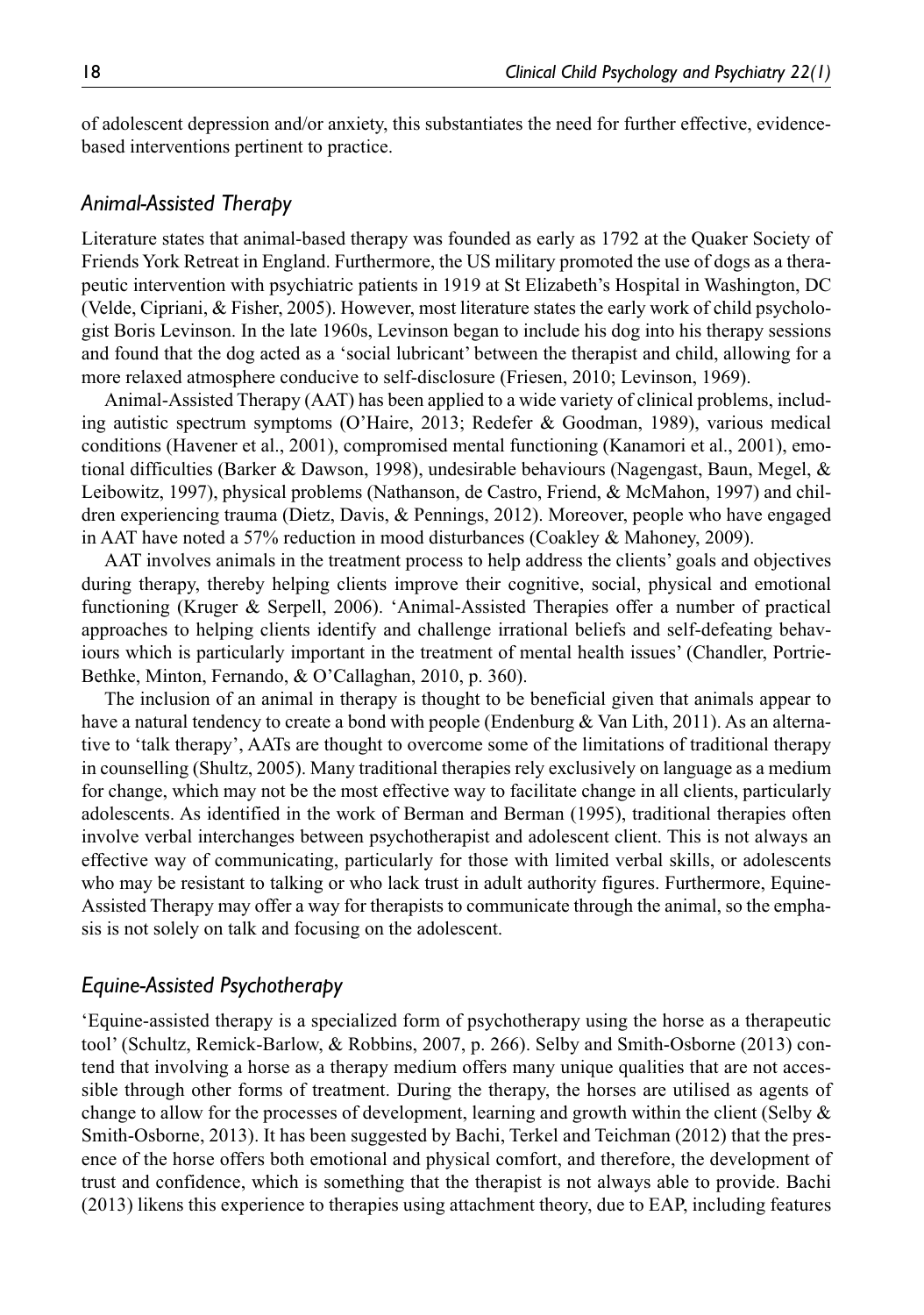such as providing a safe environment and affect mirroring, as well as 'non-verbal communication and body experience' (Bachi, 2013, p. 190). Gustavson-Dufour (2011) and Lentini and Knox (2009) claim that a horse, who has a well-developed 'fight or flight' instinct, is much more sensitive to the body language and emotions unconsciously projected by a client than a human therapist. This view is supported by Smith-Osborne and Selby (2010) who clarify that a horse as a herd and prey animal is extremely aware of its environment and the intent of those who are in its surroundings. In this way, the horse offers more therapeutic benefits than a cat or a dog that are considered predatory by nature.

The Equine-Assisted Psychotherapy (EAP) programmes included in this study use the guidelines provided by the Equine-Assisted Growth and Learning Association (EAGALA). EAGALA is one of the international non-profit associations leading the use of EAP in mental health therapy, and defines EAP as a collaborative treatment method facilitated by a qualified mental health professional, an equine specialist and one or more horses working together with the client to achieve the clients' therapy goals (EAGALA, 2010b). The EAP session is focused on ground-based activities (not horse riding activities) with the horse, requiring the client to learn and then apply particular life skills. Other organisations such as PATH Int. often offer other equine-related therapies such as hippotherapy, therapeutic riding and therapeutic vaulting, to which EAGALA does not offer (Professional Association of Therapeutic Horsemanship International (PATH Int.), 2014).

EAP is considered to be uniquely suited to adolescent treatment due to its popularity and proposed effectiveness (Burgon, 2011; Trotter, Chandler, Goodwin-Bond, & Casey, 2008). It is an experiential therapy, whereby participating in therapy sessions with the horses, and reflecting upon clients' behaviours and feelings, the clients learn about themselves and this promotes emotional learning and growth (Bachi et al., 2012). As an experiential therapy, EAP often uses metaphors to 'encourage client insight' through the actions and responses of the horse (Schultz et al., 2007). The clients can use what they have learnt through interacting with the horse and apply it to other situations and human relationships (Gustavson-Dufour, 2011). These include tools such as non-verbal communication, creative thinking, assertiveness, problem-solving, teamwork, confidence and leadership skills (EAGALA, 2010b). Through participating in EAP, the research suggests that the clients show increases in self-esteem, self-efficacy and awareness of personal space and boundaries (Karol, 2007; Rothe, Vega, Torres, Soler, & Pazos, 2005; Schultz et al., 2007). They also manifest reduction of attachment issues and improvements in socialisation skills (Smith-Osborne & Selby, 2010). However, there are few studies to substantiate the therapists' perspective on the therapeutic outcomes of EAP for adolescents experiencing depression and/or anxiety (Esbjorn, 2006; Frame, 2006). The major purpose of this study is to fill the research gap by examining EAP therapists' views in treating adolescents experiencing anxiety and/or depression. Exploring therapists' perceptions of EAP with adolescents, and how they use EAP and define practices may improve future clinical training and practice. Such knowledge is essential for developing appropriate therapeutic interventions aimed at preventing and treating emotional disorders among adolescents.

### **Method**

### *Research framework – qualitative methods*

Qualitative research is concerned with exploration of meaning. In order to gain an in-depth understanding with regard to how people experience and create meaning, data are collected through detailed investigations of individuals' perspectives and interpretations, together with personal interactions (Ritchie & Lewis, 2003). Such participant-defined meanings mean that variables are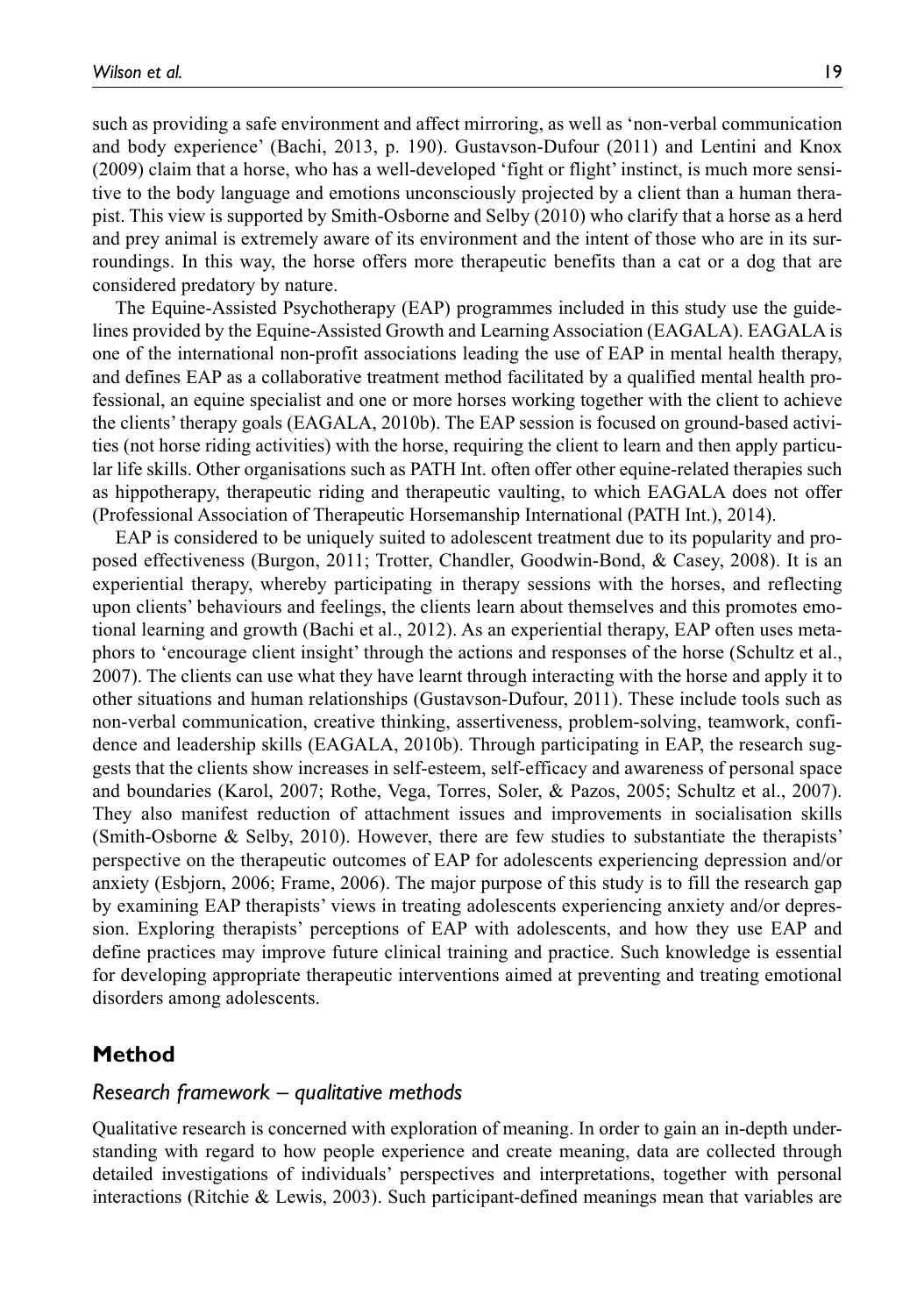not predicted or defined by the researcher (Merriam, 2002; Willig, 2013). In the context of this study, such descriptions of experience allow for the development of themes, which develops an understanding of EAP as a therapeutic intervention, and further growth in the field.

# *Phenomenology*

The phenomenology framework endeavours to create knowledge and an understanding of the lived experience of individuals in regard to a particular phenomenon (Liamputtong, 2013). When considering research data from a phenomenological perspective, one seeks to 'return to the phenomena themselves' through the consciousness and lived experience of the participant (Terre Blanche, Durrheim, & Painter, 2006, p. 463).

# *Participants*

The study was conducted in Victoria and New South Wales (Australia) among therapists currently registered with the EAGALA and offering EAP to adolescents diagnosed with depression and/or anxiety. The majority of the EAP programmes in Australia run under the EAGALA guidelines, so these programmes were eligible for participation to ensure a level and ethical standard across the participants. In order to be certified under the EAGALA, therapists need to complete both Part 1 and 2 practice training models as well as submitting a professional development portfolio (EAGALA, 2010a). To be certified as the mental health professional of the EAGALA team, therapists need to have a university level degree in a mental health field, as well as staying within their scope of practice and run under a governing body that is able to hold the therapist accountable (EAGALA, 2010a). To be certified as the equine specialist of the EAGALA team, the specialist must have over 6000 hours of hands-on experience working with horses, and 100hours of continued education in the horse industry with 40 of these hours completed within the previous 2 years (EAGALA, 2010a). Purposive sampling, whereby selection is based on criteria relevant to the research question (Willig, 2013), was used to recruit participants. Saturation theory was applied to assist in determining the sample size for the study. Once there was no longer any new data being generated, saturation had occurred and data collection was concluded (Liamputtong, 2013).

All Australian EAP therapists working under the EAGALA model of therapy were eligible for inclusion in the study. However, due to the limited resources and time frame of the study, participants were limited to those practising in Victoria and New South Wales. Potential participants were obtained through a Google search for EAP programmes in Australia. Potential participants were initially contacted via email inviting the therapist to participate in the study. Therapists who expressed interest in participating were contacted at a later date to confirm interest in participating, and to schedule an interview time. Three of the eight participants were registered psychologists (thereby able to provide 'psychotherapy'), three participants held relevant undergraduate and postgraduate degrees in psychology (thereby able to provide counselling) and qualifying them under EAGALA's criteria to practice as the 'mental health professional' in an EAP team. The final two participants were horse specialists on EAP teams, who also held qualifications in psychology, enabling them to provide a deeper insight on the horses' behaviours in therapy sessions.

# *The researchers*

The principle researcher who conducted the interviews combined her passion with horses and her study commitments (occupational therapy) to devise the study. She had an intrinsic belief that horses would be therapeutic, but had no prior association with EAGALA and the therapists engaged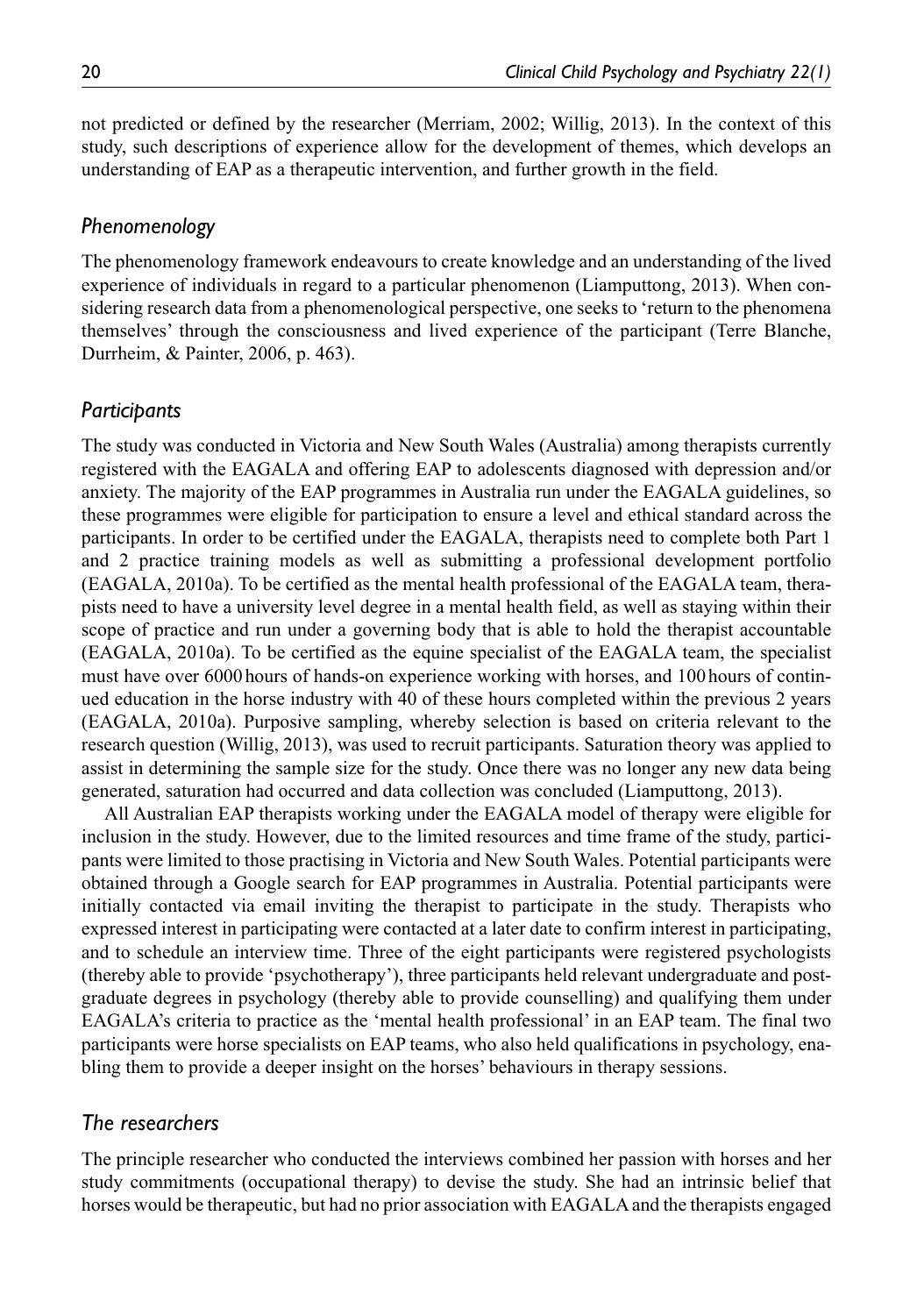in its use. The other researchers have research interests, though not direct involvement, in AAT. All researchers have experienced the benefits of attachment to animals and all are involved in mental health occupations.

# *Procedure*

*Interviews.* A semi-structured interview schedule that included open-ended questions was developed for the study. This was applied flexibly to ensure that therapists had the opportunity to express their thoughts and experiences. Topics for discussion included examining why the therapist chose to work in the field of EAP, and whether they had a preference for this method over other therapeutic techniques. This progressed to the mechanisms of EAP, followed by clinical experiences, observations and outcomes of EAP.

Some of the interview questions included the following:

What motivated you to start working as an EAP therapist?

What are the features of EAP that distinguishing it from other therapy methods?

What are the key factors that facilitate change, specifically within the adolescents?

The interviews typically lasted between 30 and 45minutes. All interviews were recorded and transcribed verbatim by the principle researcher, while any identifying information was removed from transcripts.

### *Analysis*

Given that this study aimed to examine therapists' perceptions, views and experiences of EAP for adolescents, data analysis was conducted using thematic analysis. Thematic analysis allows for the recognition and analysis of common ideas and themes within the data collected (Liamputtong, 2013). Open coding was the starting point for this analysis, involving labelling sections of data in relation to the topic being discussed (Elo & Kyngäs, 2008), more specifically identifying codes, ideas or themes within the therapist' transcripts (Liamputtong, 2013; Pope, Ziebland, & Mays, 2000). Coding involved noting patterns in the data and labelling these patterns to allow distinctions to be drawn and the research questions to be addressed (Joffe & Yardley, 2003). Each transcript was analysed individually and the emerging themes were examined for connections to produce a number of subthemes and superordinate themes. Once all the transcripts had been analysed, the researcher looked for connections to cluster and form a master themes table. While one coder (the first author) led the analysis, agreement on interpretation of the data and themes involved the second and third authors.

### *Ethics*

The proposed study was submitted to the Faculty Human Ethics Committee at La Trobe University for approval prior to commencement.

# **Findings**

Data analysis yielded three key themes, each with subsets. The three master themes included the nature of EAP, clinical implications of EAP, and the practice and limitations of EAP. Each theme is detailed below and illustrated with relevant quotes from the interviews.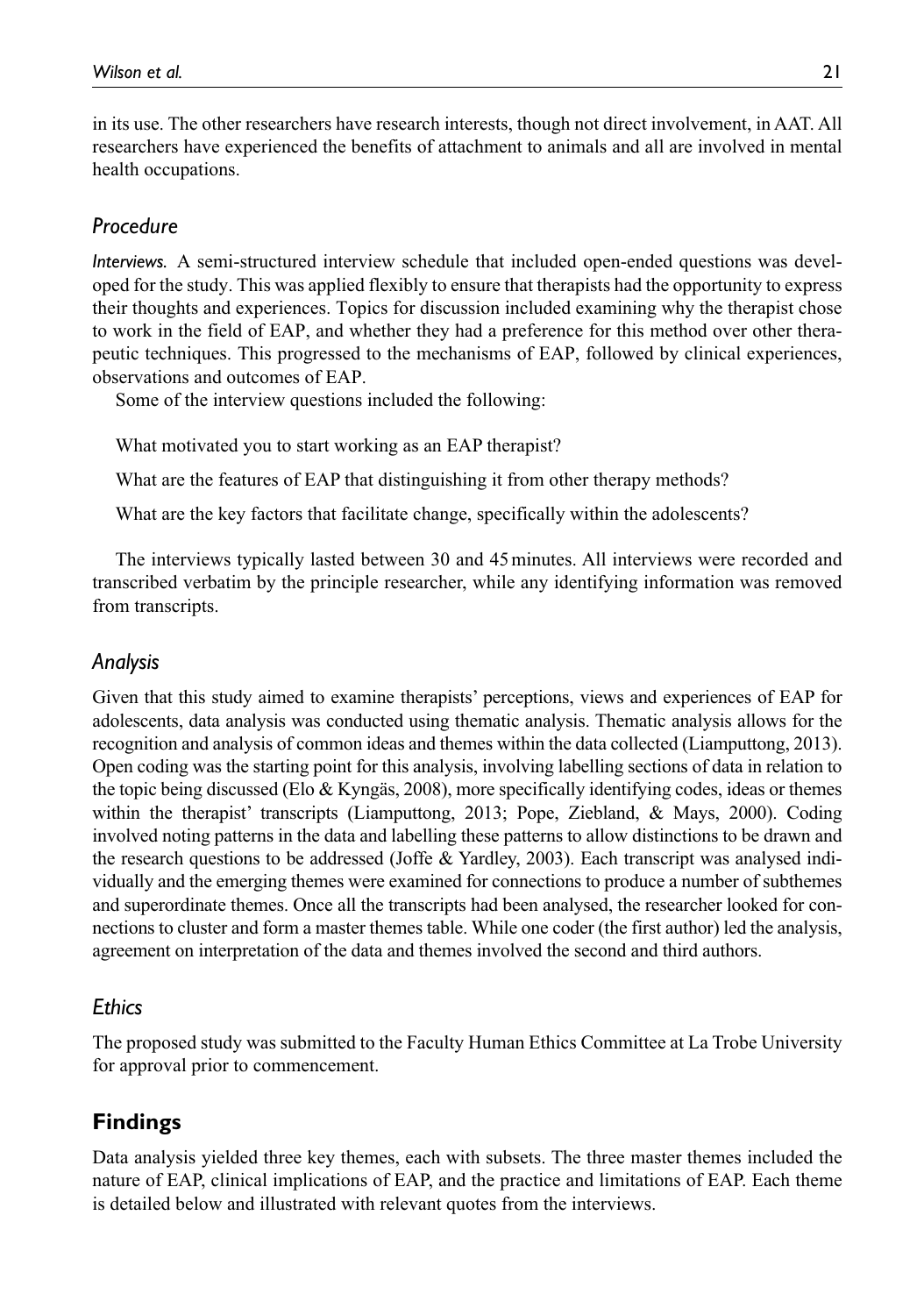# *The nature of EAP*

*Experiential therapy.* The experiential aspect of EAP was commonly raised by therapists while exploring their perceptions on why they believed EAP was an effective treatment modality. There was an emphasis placed on the adolescents being able to actively participate in their therapy. Therapists also expressed that engaging the adolescent in hands-on 'doing' allowed the adolescents to redirect their focus away from their current health issues.

Some therapists indicated that the effectiveness of EAP lies not only in the adolescents' 'doing', but doing something that is different to the client's norm. Changing the context of the therapy from talk therapy in a confronting closed-door, one-on-one session, to performing activities outside added to the experience. While discussing how 'doing' is beneficial for adolescents in therapy, the concept of visual representation arose:

It's experiential, and they can see visually. The visual representation of things in and about their life. It's a visual representation of things that are happening for them. And that they learn through that experience. (Sally)

In this form of therapy the horse is quite often metaphors for things, so the horse might become a partner, or the workplace bully, whatever, and they can work through it. (Belinda)

Four of the eight therapists stated that the experiential nature of the therapy allowed the adolescents to experiment with their behaviour, trying out new ideas and behaviours and examining whether these were more or less effective than those applied beforehand. Belinda further emphasised the importance of allowing an adolescent the space to try behaviours and learn for themselves and identified that for adolescents there is a critical period of development where adolescents enjoy and maximise therapeutic benefits by trying things out:

With adolescents they are an age group that a lot of them don't want to talk, they'd rather do. That whole rite of passage, wanting to make your own decisions and do things for yourself. They don't want to be told what to do. [...] I think it's a little bit freeing for them in that they can go out and experiment with different ways of solving a problem. [ . . . ] We're allowing them the space and experience to do, to go 'I've tried it this way, I'll try it another way'. (Belinda)

Similarly, while discussing the experiential aspect, Anna highlighted that being actively engaged facilitated schema which she attributed to neurological changes to the positive processes that she believed allowed EAP to work more effectively than talk therapy:

Physical changes in the brain come from exceptionally vivid imagining of things, and actually doing in the real world is pretty vivid. I believe it relates to that vividness, that it allows neural pathways to be developed in the brain much more quickly [ . . . ] I suspect that's where the power comes from. Because I'm not only thinking about it, I'm enacting it, I'm in it. The whole system is helping me build those neural pathways. (Anna)

*Horses in therapy.* Every therapist who participated in the study identified the horse as an important and special feature of the therapy. There were several components raised as key facets that made the involvement of horses in therapy unique and effective. Many therapists identified the horse as having a 'non-judgemental nature' and believed this to be a significant influence on the therapy sessions. Therapists highlighted that the therapeutic experience was less confronting for clients as horses provide a non-judgemental context. For example, Belinda commented,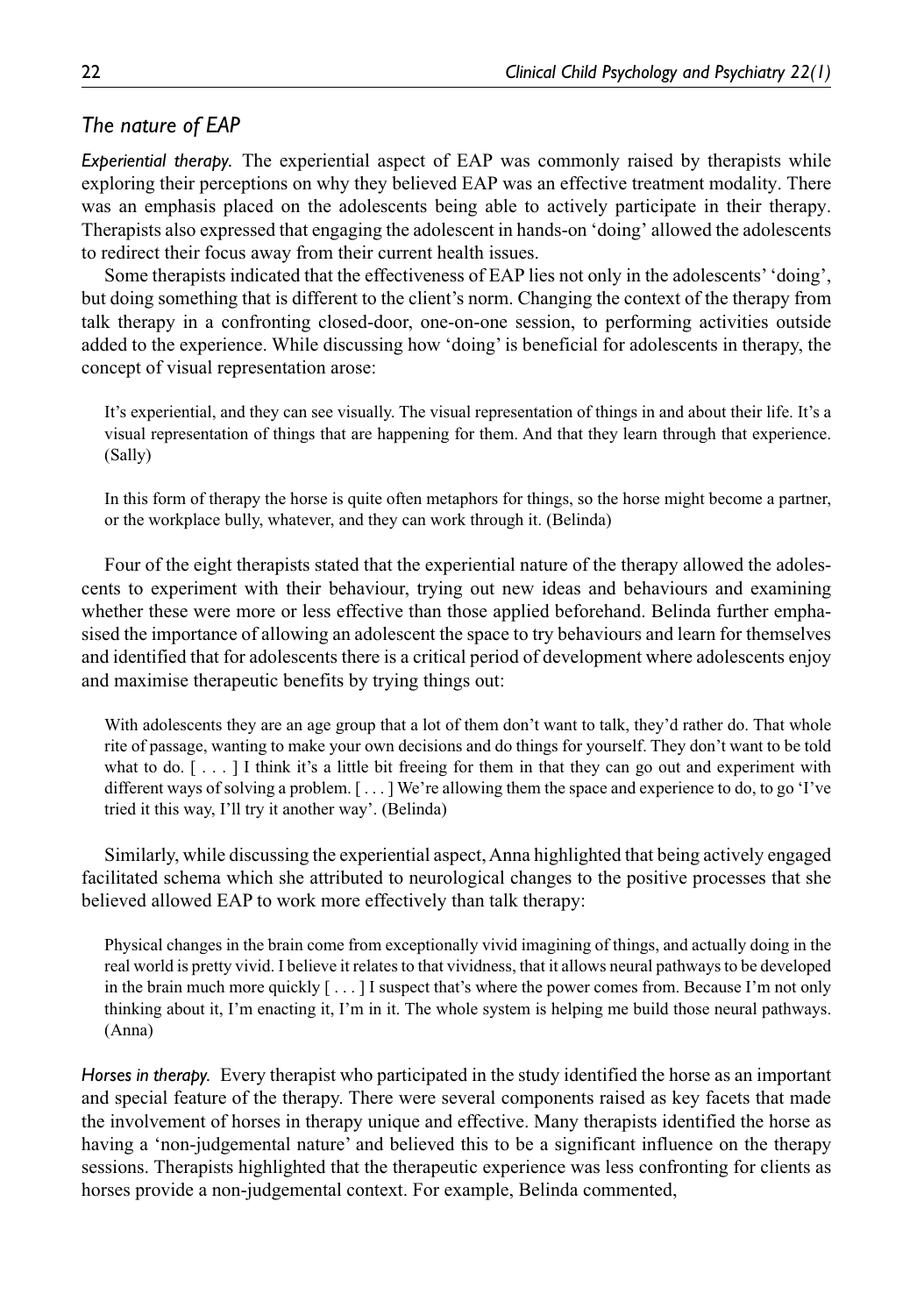They [horses] don't have any preconception of what that client is. They don't know diagnosis, and whatever's written on a referral letter, they don't know that. So they just read the person as they see them and respond accordingly. (Belinda)

However, even though the horses are viewed as 'non-judgemental' by the therapists', a horse will still react negatively if the client is demonstrating threatening behaviours.

The response of a horse was frequently identified by therapists as one of the most important aspects of EAP. Five therapists suggested that the horse's reflections of the adolescent's behaviour facilitated the adolescent's recognition of the consequences of their behaviour more than verbal feedback provided by a human therapist:

So they are like a mirror for whatever is going on with that person, and that's far more effective for a client to hear it from the horse, or see it from the horse, to experience it from the horse. (Nicole)

Mostly through their ability [the horse] to mirror intention in people [...] If you are aggressive towards them, they are running away from you. But if you are looking to accept them, or ask or invite them, then they are looking to mirror that. (Olivia)

Therapists also identified that a client's behaviour is more easily and accurately recognised by a horse (the therapeutic medium) that can sense the intentions of the clients:

She was still out loud carrying on but you could see that the intention and the activity in her body had changed because the horses had accepted and come up to her [ . . . ] So in that moment there was a lot of discrepancy. Where a therapist would hear the words, in horse therapy we see the behaviour. (Olivia)

The therapists highlighted the opportunity for adolescents to experiment with and practice new behaviours while receiving honest and reflective feedback as another important feature of EAP.

The ability to form a relationship with the horse/horses during therapy was expressed by a few therapists, since many clients can have issues with forming relationships stemming from past interactions. Wendy further highlighted the significance of clients' developmental relational history while discussing the reluctance of some clients:

They've been offered help by numerous people who end up getting frustrated with them, and it doesn't actually have an impact.  $[\,\ldots\,]$  It's like when they come to the next therapy they're just waiting for the next person to fail them and reinforce that view that they're not okay. When you stick them in front of a horse I feel like that kind of leaves them. (Wendy)

### *Clinical implications of EAP*

*Benefits of EAP.* Many psychosocial benefits were raised by the therapist in relation to the outcomes of EAP. Confidence and self-esteem were the most cited improvements that therapists noticed:

When she first came she was very withdrawn, hid behind her mum, didn't have a voice, didn't have a say in things [ . . . ] but by the end of it she was dancing, being silly, yelling out to us from the other side of the paddock. (Olivia)

Significant changes in self-esteem [ . . . ] You see their little bodies stand up straighter and they walk about with far more confidence and a lot of the accepted craziness goes out of their behaviour. (Anna)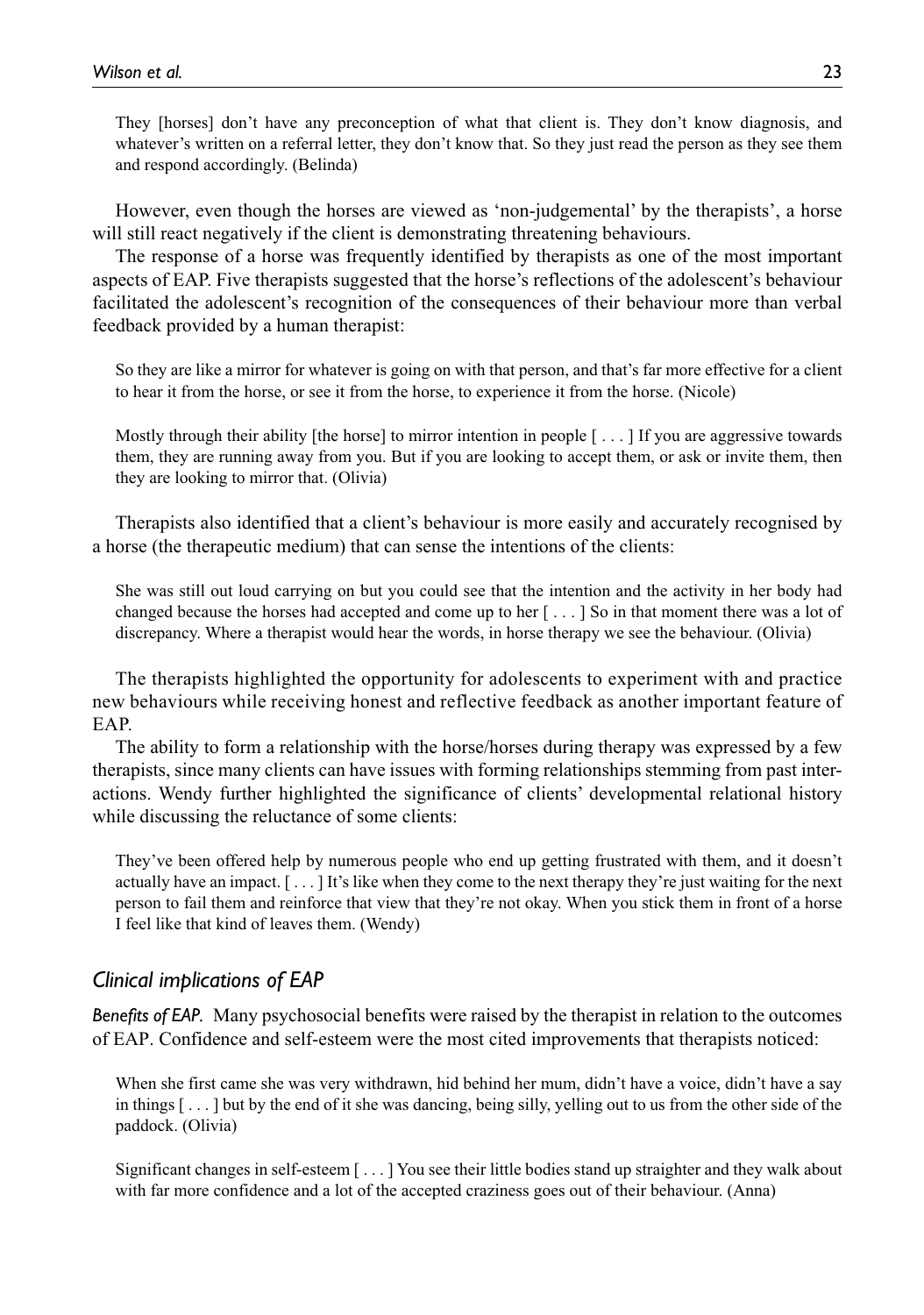In some clients, the transformation in confidence was reported to be substantial as was assertiveness. Through applying the EAGALA method of EAP, therapists recognised that adolescents became more resourceful. As an example,

They've got to learn to ask for help and a certain amount of assertiveness comes from that because we don't just jump in and do it for them. So then they've got to really sit down and assess what the problem is, what activity we have set them to do and why can't they do it. (Belinda)

Several therapists further indicated that the adolescent clients also achieved greater self-control over their behaviours and improved emotional regulation through their participation in EAP. In many cases, the clients' teachers reinforced these social improvements in their feedback to the therapists with teacher-observed improvements, including re-engagement with other students, behavioural improvements, a willingness to engage in leadership roles and re-engagement in the school system to complete their education.

Even though reports to the therapists about any physical changes in clients were limited, therapists noted some reduction in somatic complaints. One such example was discussed with Belinda:

One was a girl that came because she was having migraine headaches. [ . . . ] You could tell just by the horses that she wasn't coping so well socially and she was probably being bullied. So from our point of view, perhaps the migraine headaches were being caused by stress or anxiety. [ . . . ] So we did a lot of relaxation stuff with her with the horses. The mother said there were less headaches. (Belinda)

All therapists in the study agreed that EAP is a powerful mode of therapy and has the capacity to provide benefits in a shorter period of time than other modes of therapy. Therapists stated that progress occurred in each session. Therapists often spoke of 'ah-ha moments', peak moments or turning points within the sessions. In particular, one of the therapists described an 'ah-ha' moment when her client made a connection between her own behaviour and the horse's reaction during an EAP session, and then later identified how she could apply such skills practically. The effects for each client, however, are unique and consequently the extent of the beneficial impact varies.

### *Prior experience with horses*

The majority of the therapists felt that previous experience with a horse may alter the immediate effectiveness of the therapy, as the adolescents often demonstrated difficulties embracing the metaphor of the situation. Many therapists commented that those clients who had previous horse experience often tried to process the horse's reaction as horse behaviour, rather than a reflection of the horse's reaction to their behaviour. Despite this, consensus among therapists was that previous horse experience would not affect the outcomes of the therapy.

# *Practice and limitations of EAP*

*Therapists' decision to practice EAP.* Motivations to work in an EAP programme varied among therapists. Some therapists indicated that they wanted to try a different treatment modality or learn a new approach that could enhance their current practice. For four therapists with a background in horses, it was also about wanting to combine their passion for horses with their therapeutic work to facilitate therapy and maximise treatment outcomes.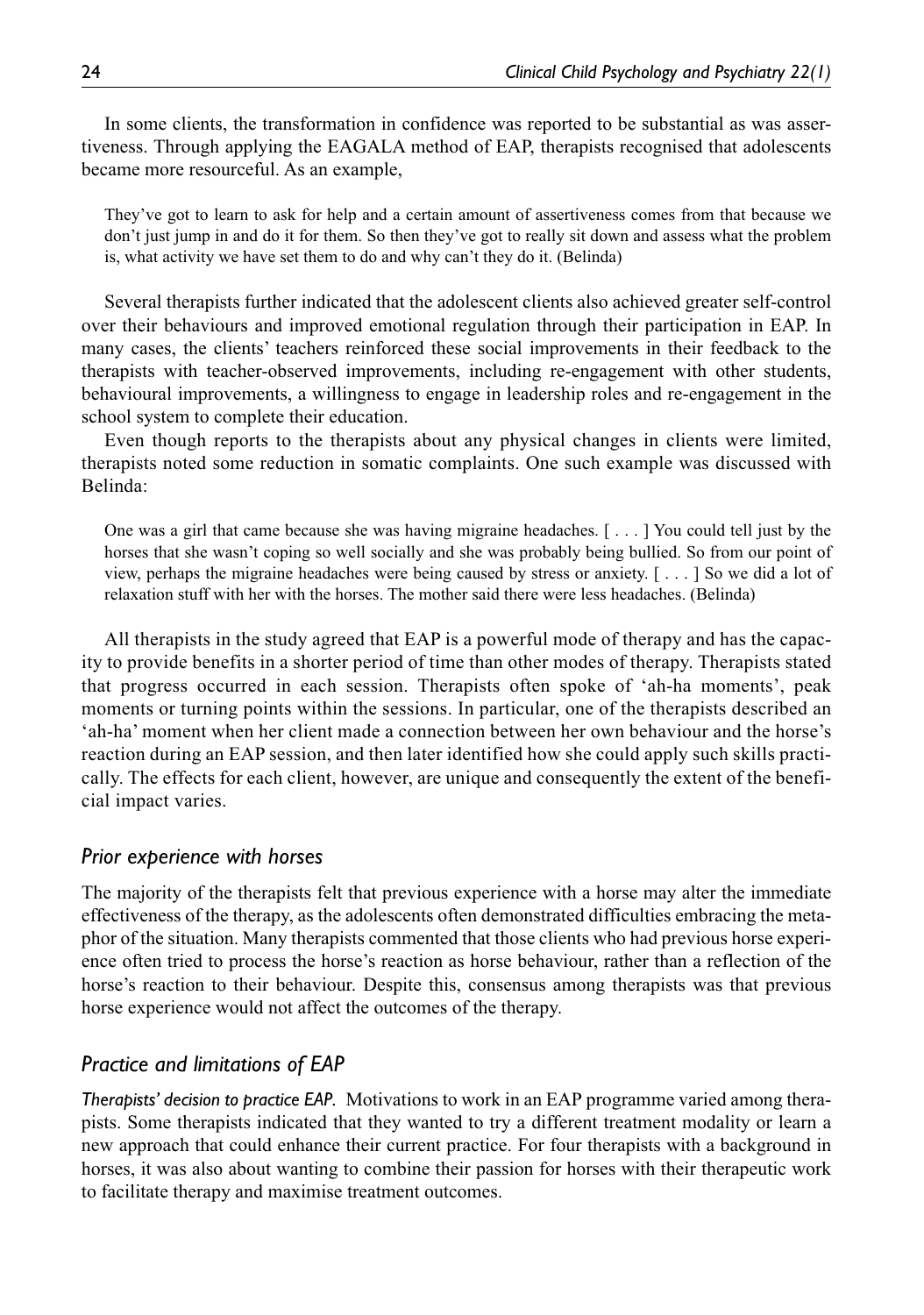In view of the current evidence supporting the use of animals in therapy, a few therapists also commented that they wanted to address the gap in the range of available services for those with mental health issues, particularly adolescents who can be difficult to treat:

There is a major shortage of private services out there, and particularly for those clients who are resistant to treatment. [ . . . ] There are limited places you can refer people. [ . . . ] So when I came across EAP and after I'd been to the first training, there was just so much potential there that I haven't in my time so far, been able to tap into in the office. (Wendy)

*Enhancing EAP as a treatment modality.* The final theme was directed towards the barriers of the EAP model. Every EAP therapist discussed the lack of understanding in the wider community about what constitutes EAP, and how it works. Therapists admitted that EAP was not often considered to be a 'proper' therapy, and they attributed this to a lack of education about its use and effectiveness and this affected how well EAP was embraced.

To this end, most of the therapists identified the need for a greater evidence base in the EAP field, particularly in Australia, to support the education of the wider community. While discussing the need for a greater evidence base, Anna felt that even if health professionals had heard of EAP, they may not feel ethical about referring a client without a better evidence base to support it. She suspected that referrals to EAP were a last resort when no other traditional therapies had provided benefits:

For the most part we tend to get closer to hopeless because people think that we've tried everything else now we'll try this. But they might hesitate to send someone there as a first resort because they're just not sure about the evidence base and that's a reasonable ethical decision to make. (Anna)

This 'last resort' concept was also voiced by three other therapists.

# **Discussion**

### *The nature of EAP*

In this study, EAP therapists identified experience as the most salient aspect of EAP. The therapists commented that the experiential characteristic of EAP allows an adolescent to become an active participant within the session, to be able to experiment and 'do' rather than be a passive client sitting in a chair. It eliminates daunting feelings of pressure to talk in a therapeutic setting. Shultz (2005) similarly posited that the experiential learning environment was one of the major benefits that EAP provides for adolescents. Furthermore, literature supports that EAP therapy provides opportunities for individuals to develop empathy, understand personal emotions, learn to problem solve, develop a sense of responsibility and to succeed in new undertakings (Kersten & Thomas, 2000).

As a specialised form of psychotherapy, EAP encourages an adolescent to engage in a more 'hands-on' approach during a session and shift focus from the mental health issue to the task at hand. A change of context for the clients, such as participating in outdoor activities rather than sitting one-on-one inside, was identified as a beneficial addition to the experiential component of the therapy. Selby and Smith-Osborne (2013) reinforced the importance of the experiential component and asserted that the novel environment of EAP enables the adolescent to perceive situations in a different way to traditional therapy settings.

As an experiential therapy, the results from this study illustrate that EAP provides adolescents with a clear visual representation, whether this is a visual representation of the clients' current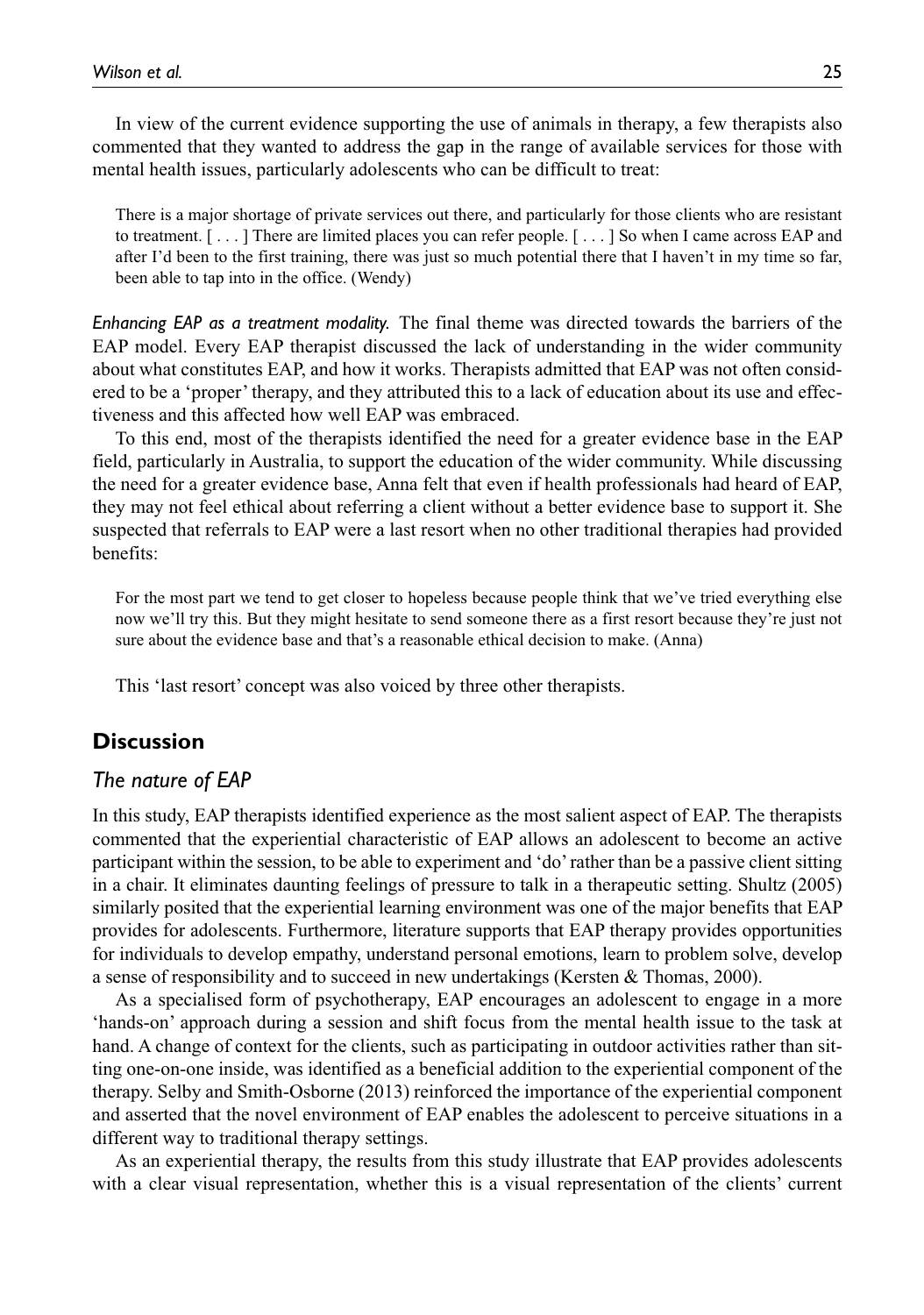issues built by the client themselves, or a large visual object providing immediate responses. Because a horse is such a large and powerful animal, it can be rather intimidating for some clients, demanding the attention and respect of the adolescent (Lentini & Knox, 2009).

Furthermore, therapists believed that the experiential nature of the therapy gives the adolescent the opportunity to experiment within safe boundaries, to try behaviours and to judge if these behaviours are more effective than those used previously. Through experimenting with new behaviours, adolescents will start to notice the effects of their actions, and start to develop beliefs as to what the appropriate response is (Bandura, 1977). This is thought to be important as it gives an adolescent the space to learn for themselves (Brickel, 1982; Psychological Care & Treatment, 2013). Rehearsing new behaviours on a horse may also be less threatening for the client, as the horse will not judge or discount the client's attempts to change themselves, and will provide honest feedback (Gustavson-Dufour, 2011). This aspect was also highlighted by the therapists in the current study.

Several key features of the horse were further raised by therapists. First, therapists discussed what they call the 'non-judgemental nature of the horse' to be a contributing influence to EAP's effectiveness. Being non-judgemental, the therapy was often perceived by the therapists to be less confronting for the adolescent in contrast to a more traditional therapeutic technique. Vidrine, Owen-Smith and Faulkner (2002) further discussed that horses present with open behaviours and interactions, being 'by and large, naked and unashamed' while not judging a client by their appearance and/or their diagnosis (Vidrine et al., 2002, p. 595).

As a prey animal, the horse is acutely tuned into the actions of others in order to protect itself (Lentini & Knox, 2009; Smith-Osborne & Selby, 2010). Current findings suggest that a horse, as a therapeutic medium, is able to sense the intentions of clients while a human therapist will only be able to see the external behaviour of the adolescent and this is supported in the work of earlier research (Bark, 2011; Roberts, Bradberry, & Williams, 2004; Smith-Osborne & Selby, 2010). These authors further emphasise that the horse will respond directly to the internal state of the client, no matter how hard clients may try to disguise their feelings. This ability allows the horse to see that the adolescent is not being authentic, that their words and body language do not match each other and points out discrepancies to the therapist (Gustavson-Dufour, 2011; Smith-Osborne & Selby, 2010).

The response of the horse was discussed by the therapists. This concept currently exists in the literature as it is thought that through the use of the horse, it enables the adolescent to gain an insight as to how their own behaviours can affect others around them while receiving an instant and honest reaction. Furthermore, it is considered easier for adolescents to accept the horse's reaction to a particular behaviour rather than being told by an adult. The use of a horse can also provide the therapist with a 'clean' interpretation of intentions and actions as a horse cannot 'read into the situation' and interpret it how it pleases (Lentini & Knox, 2009; Russell-Martin, 2006). According to symbolic interactionists, this is due to animals being 'non-symbolic', as they do not interpret social interactions the same way that humans do (Charon, 2007). The horse will respond directly to the actions, emotions and intentions of the adolescent, with total passivity and no interpretation (Charon, 2007). This 'clean interpretation' is of particular value to a therapy setting (Blumer, 1994).

In addition, therapists highlighted the ability to create a relationship with the horse during therapy. This is noted in the existing literature to be particularly beneficial for those adolescents who have difficulties forming relationships, especially those who have been previously 'let down' or 'failed' by adults (Ewing, MacDonald, Taylor, & Bowers, 2007). The experiences that the adolescents have during EAP can be taken and used to create a meaningful change in their relationships and interactions with other people outside of therapy (Gustavson-Dufour, 2011).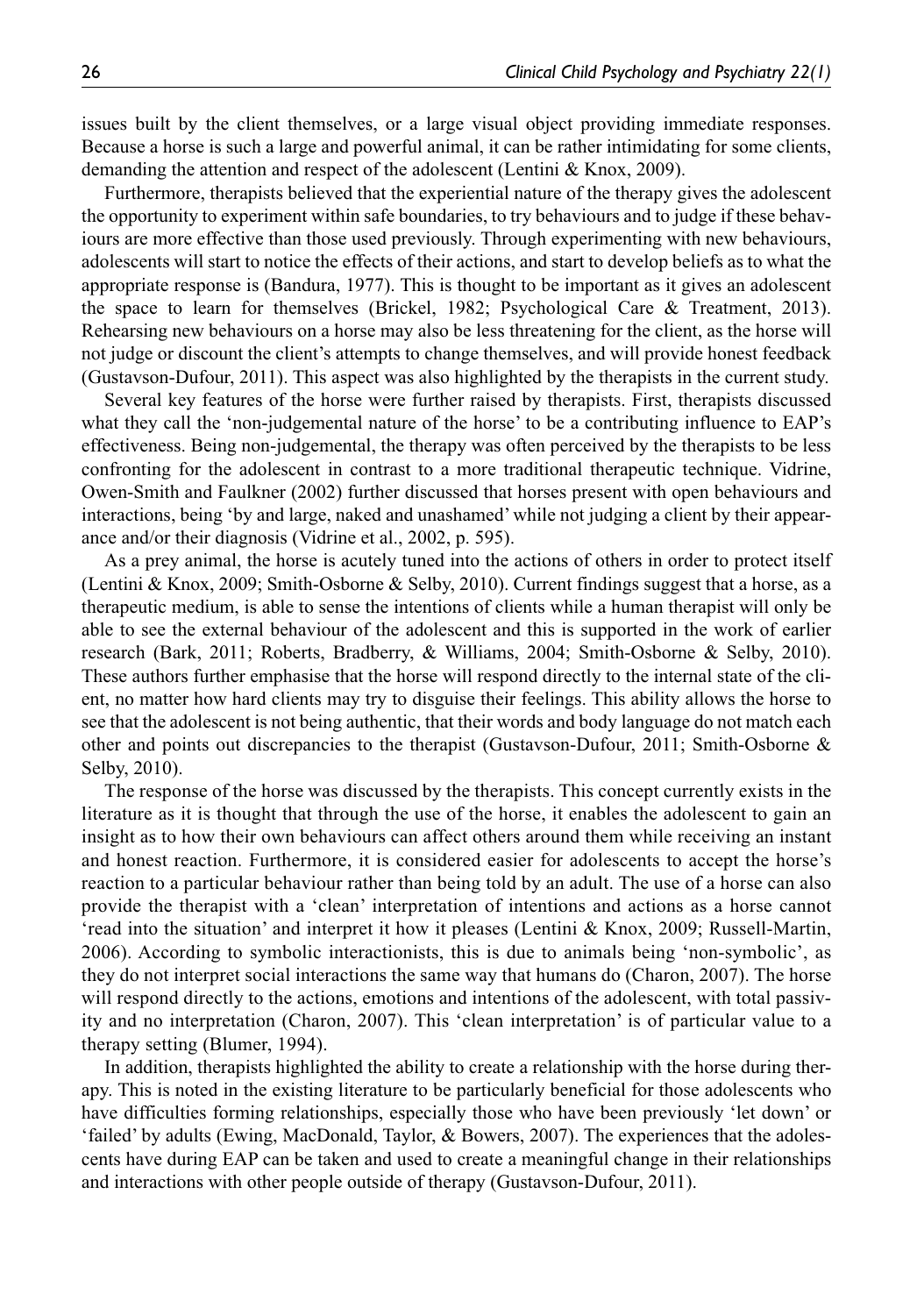### *Clinical implications of EAP*

Consistent with the most common improvements identified in the literature (Karol, 2007; Rothe et al., 2005; Schultz et al., 2007) improvements in confidence and self-esteem were identified by therapists in the current study as a major benefit of participating in EAP. Diminished self-confidence and selfesteem are primary features of adolescent depression and anxiety and are targets of traditional interventions for adolescents with depression, particularly for CBT (Friedberg, McClure, & Garcia, 2009). The ability to control a large and intimidating animal, and to have it move without the assistance of others is said to be an integral step in the process of increasing self-esteem and confidence (Bachi et al., 2012; Karol, 2007). This makes EAP an attractive alternative or adjunct to current evidence-based practice therapies as it directly affects the core components of anxiety and depression.

Additionally, the capacity to become more assertive and resourceful was witnessed among adolescents participating in EAP due to the ability to explore and experiment during the sessions. Increased self-control, improved emotional regulation and a decrease in 'undesirable' behaviours were also noted by the therapists and is consistent with the research (Klontz, Bivens, Leinart, & Klontz, 2007; Smith-Osborne & Selby, 2010).

Such improvements and skills have been seen to be transferable beyond the realm of therapy (Lentini & Knox, 2009). A few of the therapists also received reports from the adolescents' school teachers attributing improvements in behaviour to EAP. Teachers acknowledged improvements in adolescents which included re-engaging in school with other students, showing an overall improvement in behaviour and an interest in engaging in leadership roles. The therapists' explanation for this was the fact that EAP sets clients up to transfer new skills to the outside world.

Reports of the reduction in somatic complaints were limited in the current study, and are also not indicated in the literature. However, some anecdotal evidence indicated a reduction of somatic complaints (e.g. migraine headaches). While this is not the primary purpose of EAP, it was still identified by a few of the therapists and is a noteworthy health benefit for the adolescent.

EAP provides a unique environment that facilitates change within adolescents who are experiencing depression or anxiety (Gustavson-Dufour, 2011). As a result of the horses natural responses, adolescents are able to identify 'how their behaviors affect the horses and these results are immediate. Participants can see the cause and effect patterns in action that generate helpful and unhelpful interactions' (Notgrass & Pettinelli, 2014, p. 6). These results mirror our findings in that therapists reported that there is always change within the session, even if the changes were only small. Of importance was that most therapists agreed that as every client is unique, a small change for one person may be indicative of a large and significant change for another. Therapists in the current study stated that the adolescents always progressed during each session, even if the changes were only small. The therapists spoke of 'peak moments' that indicated the climax within the sessions. However, this construct was not mentioned in the existing available literature.

Most therapists believed that clients' previous experiences with horses could be a small disadvantage in the beginning of therapy as 'horse people' are thought to have a harder time relating to metaphor-based activities. Clients with horse experience occasionally tried to interpret the horse's reaction as 'horse behaviour' rather than understanding how that reaction was reflective of their behaviour. Despite this, a client's previous horse experience was not thought to potentially influence the therapeutic process. Again, this issue does not appear to have been identified in the existing literature.

### *Practice and limitations of EAP*

As the field of EAP is still developing, few studies have looked into the reasons why the therapists have chosen to work in EAP (Esbjorn, 2006; Frame, 2006). While EAP is rapidly expanding and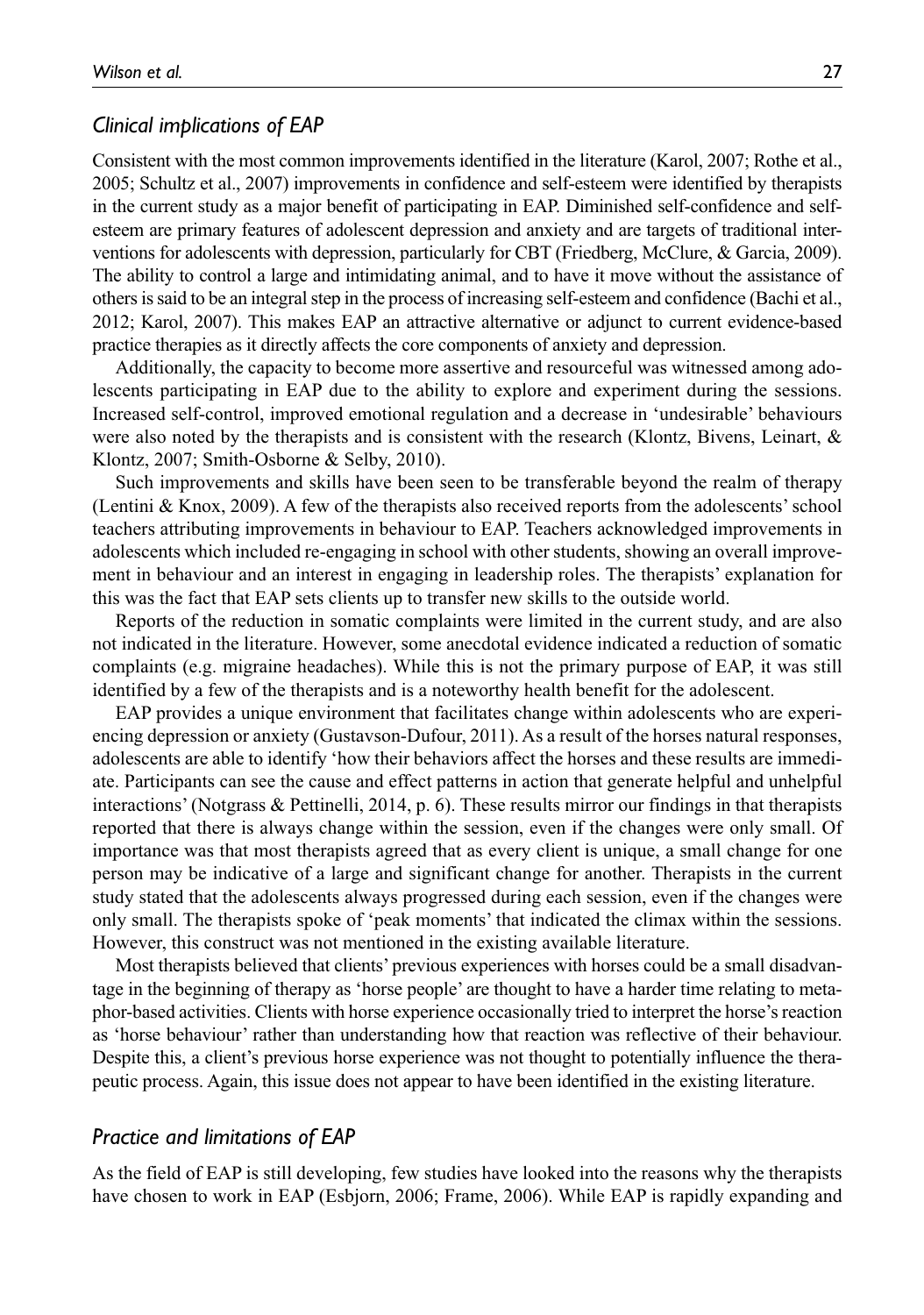becoming increasingly used in America and Europe (Bachi et al., 2012), all the therapists in this study identified that the lack of knowledge in the wider community about EAP 's effectiveness and potential for treatment meant that it was not perceived as 'proper' therapy. The therapists believed that the marketing and advertising of EAP was overlooked and ignored due to the low prominence assigned to it by the medical community. Consequently, EAP requires more research so that it can be considered a viable evidence-based practice.

# *Strengths*

The strength of this study was the inclusion criteria of only interviewing therapists who were conducting EAP under the EAGALA model. All of the therapists and horse specialists in this study were certified through EAGALA to administer this type of therapy. This ensured a level standardisation in the provision of EAP therapy in the individual sessions and the overall programmes. In addition, majority of the therapists reported a passion for horses and this might foster the effectiveness of the therapy as they may have superior understanding of horses and this may facilitate positive outcomes.

# *Limitations*

Although the interviews yielded rich and detailed information, this study is limited in its reliance on the therapists' self-reported experience with their use of EAP. To enhance the current knowledge base, adolescent clients' perspectives of being treated by EAP could provide valuable insights into the perceived client outcomes of participation in EAP. Financial and time constraints of the study limited the sample size and further therapists were not recruited from outside of Victoria and New South Wales. Furthermore, while also noted as a possible strength, the therapists' pre-existing expressed passion for horses prior to their engagement in EAP may also be a limitation. As previous experience affected clients' initial interpretations in therapy, so too might therapist' previous experiences affect their perceptions about therapeutic success. It may be that the therapists' passion for horses in this study biased their perceptions of positive outcomes, and therefore therapists' previous experiences with horses need clarification in future research.

Some studies outside of Australia refer to Equine-Facilitated Psychotherapy (EFP), where the horse is described as an aid to the therapeutic process and is conducted in conjunction with other Evidence-Based Practice Therapies, but the justification for its inclusion in therapy (e.g. the horse as metaphor; allowing physical contact, transference/distraction) and the positive therapeutic outcomes (improvements in mental health and well- being) are similar to those outlined for EAP in Australia and have been identified as particularly suited and successful for the adolescent population (Brandt, 2013). Brandt provides a thorough review of how different programmes, including EAGALA compare. She agrees that more empirical culturally convergent evidence is required to assess the validity of EFP inclusion into treating children and adolescents.

# *Future research*

Given that EAP integrates horses into existing therapy modalities, future research might benefit from all equine therapy programmes being subjected to a regulatory body, such as EAGALA, to uphold the standard of the therapists, and to ensure treatment fidelity. A quantitative study examining adolescent participants with the use of a tool such as the Youth Outcome Questionnaire would also be beneficial in demonstrating the efficacy of EAP. Furthermore, a robust randomised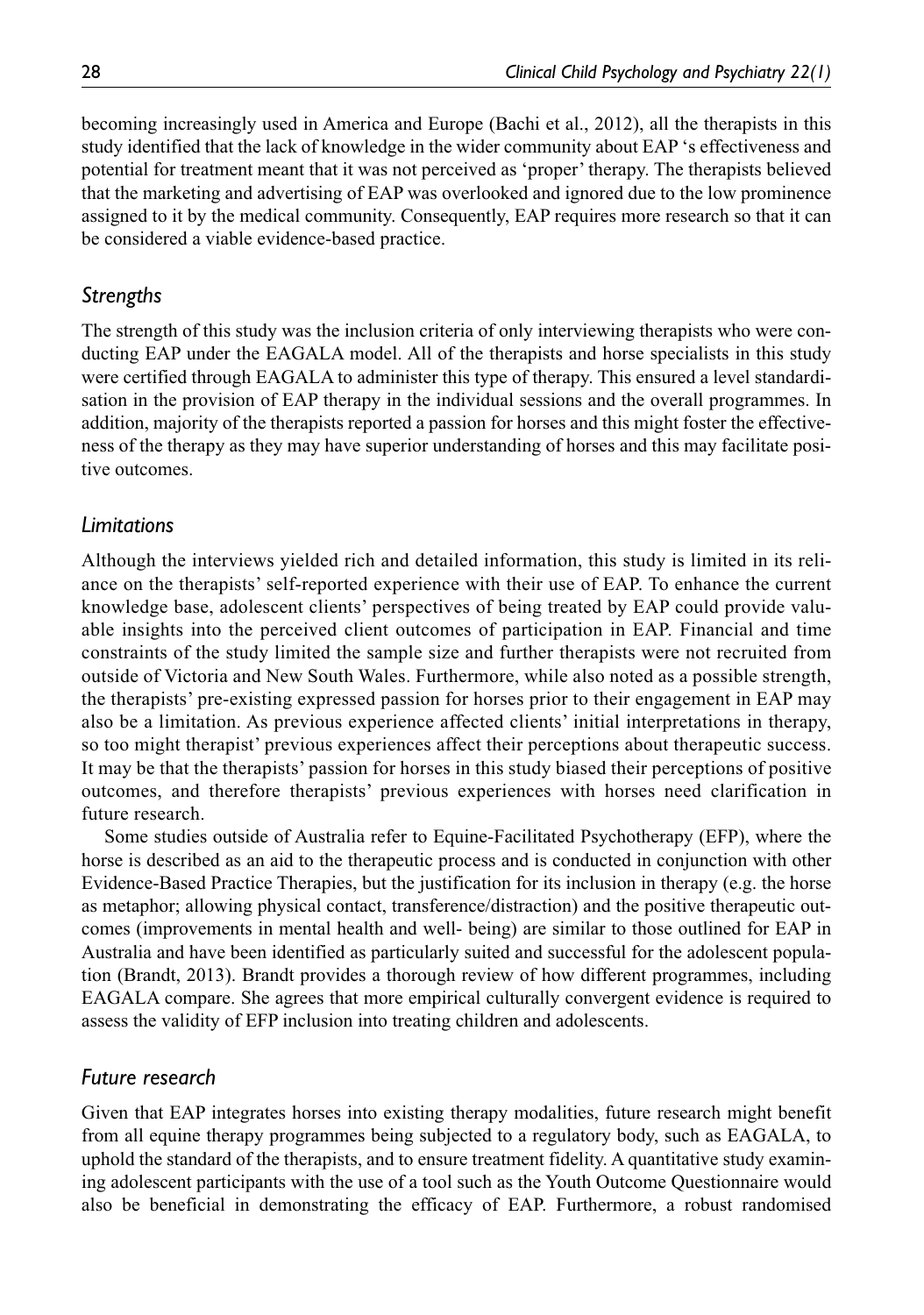controlled trial with the use of a control and usual care group, to which the adolescents are randomly assigned, could be conducted to quantify the psychosocial effects of EAP.

# **Conclusion**

Contemporary research indicates many benefits of EAP as a therapeutic tool in the treatment of adolescents experiencing depression and/or anxiety. The EAP therapists, in this study, identified increased confidence, self-esteem and assertiveness, improvements in emotional regulation and self-control, elevated resourcefulness and a decrease in undesirable behaviours in the adolescents who were clients. Therapists attributed these improvements to the experiential component of the therapy, and including a horse as a therapeutic medium. The experiential nature and the honest response of the horse provided the adolescents with opportunity to try out and 'rehearse' new behaviours as outlined in social learning theory (Bandura, 1977). Involving a horse as a therapeutic medium also provided the therapist with 'clean' observations of the adolescent. Horses do not engage in complex interpretations as traditional human therapists do (Charon, 2007). A horse will respond directly to the stimulus in front of them, while in contrast, a human therapist will analyse a behaviour (Lentini & Knox, 2009).

#### **Funding**

This research received no specific grant from any funding agency in the public, commercial or not-for-profit sectors.

#### **References**

- Angold, A., & Costello, E. J. (1993). Depressive comorbidity in children and adolescents: Empirical, theoretical, and methodological issues. *American Journal of Psychiatry, 150*, 1779–1791.
- Angold, A., Messer, S. C., Stangl, D., Farmer, E. M., Costello, E. J., & Burns, B. J. (1998). Perceived parental burden and service use for child and adolescent psychiatric disorders. *American Journal of Public Health, 88*, 75–80.
- Australian Bureau of Statistics (ABS). (2008). *2007 National survey of mental health and wellbeing: Summary of results*. Retrieved from [http://www.familysystemstraining.com/papers/bowen-illustration](http://www.familysystemstraining.com/papers/bowen-illustration-and-critique.html)[and-critique.html](http://www.familysystemstraining.com/papers/bowen-illustration-and-critique.html)
- Australian Bureau of Statistics (ABS). (2012). *Gender indicators Australia Jan 2012*. Retrieved from [http://www.abs.gov.au/ausstats/abs@.nsf/Lookup/by%20Subject/4125.0~Jan%202012~Main%20](http://www.abs.gov.au/ausstats/abs@.nsf/Lookup/by%20Subject/4125.0~Jan%202012~Main%20Features~Mental%20health~3150) [Features~Mental%20health~3150](http://www.abs.gov.au/ausstats/abs@.nsf/Lookup/by%20Subject/4125.0~Jan%202012~Main%20Features~Mental%20health~3150)
- Bachi, K. (2013). Application of attachment theory to equine-facilitated psychotherapy. *Journal of Contemporary Psychotherapy, 43*, 187–196. doi: 10.1007/s10879-013-9232-1
- Bachi, K., Terkel, J., & Teichman, M. (2012). Equine-facilitated psychotherapy for at-risk adolescents: The influence on self-image, self-control and trust. *Clinical Child Psychology and Psychiatry, 17*, 298–312. doi: 10.1177/1359104511404177
- Bandura, A. (1977). *Social learning theory*. Upper Saddle River, NJ: Prentice-Hall.
- Bark, J. (2011). *Therapists working together with Horses Equine Assisted Psychotherapy: Treating youths with addiction* (Unpublished master's dissertation). Sweden: Gävle University College.
- Barker, S. B., & Dawson, K. S. (1998). The effects of animal-assisted therapy on anxiety ratings of hospitalized psychiatric patients. *Psychiatric Services, 49*, 797–801.
- Barrett, P. M., Farrell, L. J., Ollendick, T. H., & Dadds, M. (2006). Long-term outcomes of an Australian universal prevention trial of anxiety and depression symptoms in children and youth: An evaluation of the friends program. *Journal of Clinical Child & Adolescent Psychology, 35*, 403–411.
- Berman, D. S., & Berman, J. (1995). Adventure as psychotherapy: A mental health perspective. *Journal of Leisurability, 22*, 1–9.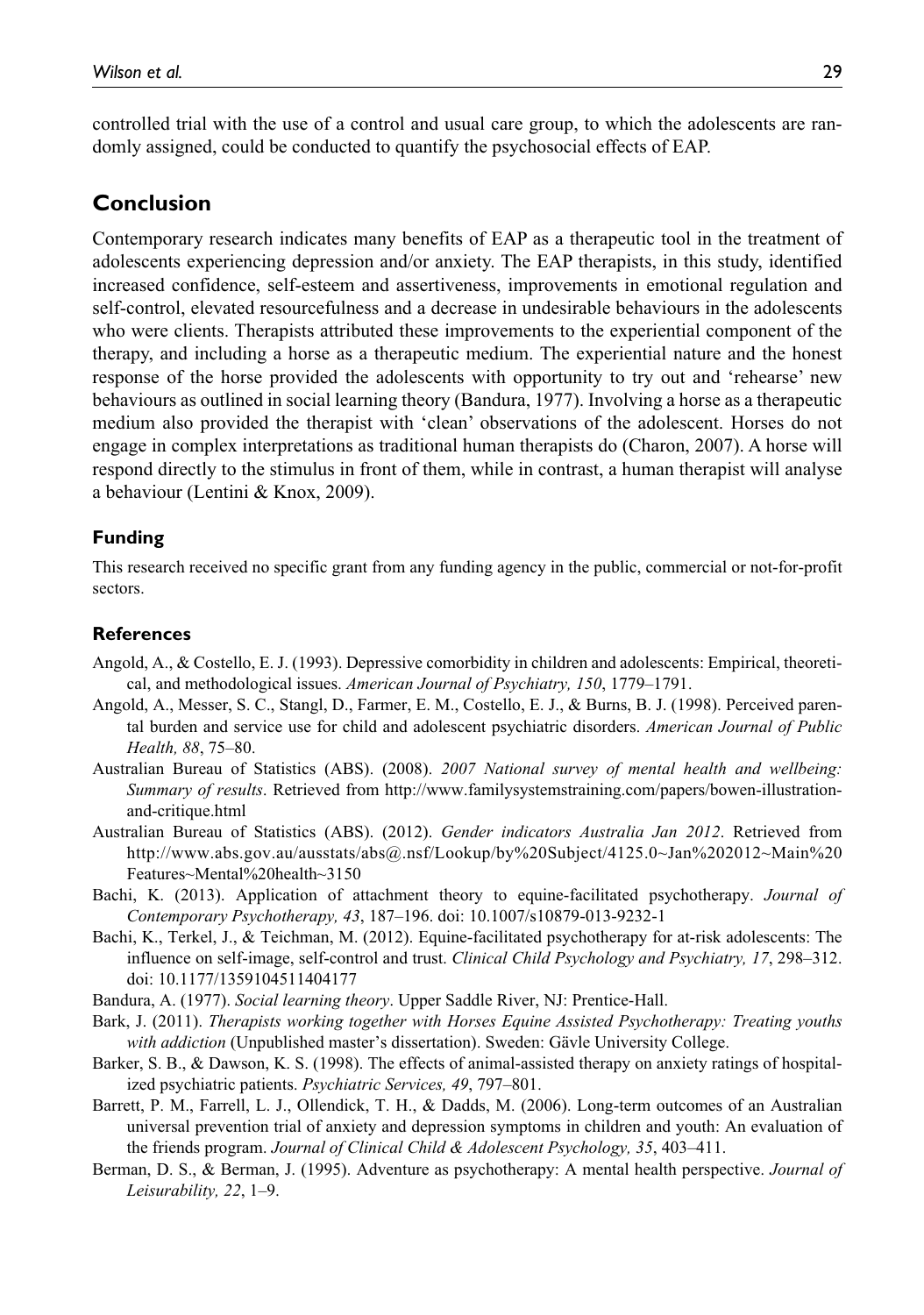- Bhatia, S. K., & Bhatia, S. C. (2007). Childhood and adolescent depression. *American Family Physician, 75*, 73–80.
- Blumer, H. (1994). Society as symbolic interaction. In N. J. Herman & L. T. Reynolds (Eds.), *Symbolic interaction: An introduction to social psychology* (pp. 263–266). New York, NY: Altamira Press.
- Brandt, C. (2013). Equine-Facilitated psychotherapy as a complementary treatment intervention. *The Practitioner Scholar: Journal of Counseling and Professional Psychology, 2*, 23–42.
- Brickel, C. M. (1982). Pet-Facilitated psychotherapy: A theoretical explanation via attention shifts. *Psychological Reports, 50*, 71–74.
- Brunstein Klomek, A., Marrocco, F., Kleinman, M., Schonfeld, I. S., & Gould, M. S. (2007). Bullying, depression, and suicidality in adolescents. *Journal of the American Academy of Child & Adolescent Psychiatry, 46*, 40–49.
- Burgon, H. L. (2011). 'Queen of the world': Experiences of 'at-risk' young people participating in equine-assisted learning/therapy. *Journal of Social Work Practice, 25*, 165–183. doi: 10.1080/02650533.2011.561304
- Butler, L., Miezitis, S., Friedman, R., & Cole, E. (1980). The effect of two school-based intervention programs on depressive symptoms in preadolescents. *American Educational Research Journal, 17*, 111–119.
- Cartwright-Hatton, S., Roberts, C., Chitsabesan, P., Fothergill, C., & Harrington, R. (2004). Systematic review of the efficacy of cognitive behaviour therapies for childhood and adolescent anxiety disorders. *British Journal of Clinical Psychology, 43*, 421–436.
- Chandler, C. K., Portrie-Bethke, T., Minton, C. A. B., Fernando, D. M., & O'Callaghan, D. M. (2010). Matching animal-assisted therapy techniques and intentions with counseling guiding theories. *Journal of Mental Health Counseling, 32*, 354–374.
- Charon, J. M. (2007). *Symbolic interactionism: An introduction, an interpretation, an integration* (9th ed.). Upper Saddle River, NJ: Pearson Prentice-Hall.
- Clarke, G. N., DeBar, L. L., & Lewinsohn, P. M. (2003). Cognitive-behavioral group treatment for adolescent depression. In A. E. Kazdin (Ed.), *Evidenced-based psychotherapies for children and adolescents* (pp. 120–134). New York, NY: Guilford Press.
- Clarke, G. N., Rohde, P., Lewinsohn, P. M., Hops, H., & Seeley, J. R. (1999). Cognitive-behavioral treatment of adolescent depression: Efficacy of acute group treatment and booster sessions. *Journal of the American Academy of Child & Adolescent Psychiatry, 38*, 272–279.
- Coakley, A. B., & Mahoney, E. K. (2009). Creating a therapeutic and healing environment with a pet therapy program. *Complementary Therapies in Clinical Practice, 15*, 141–146.
- Collins, P. Y., Patel, V., Joestl, S. S., March, D., Insel, T. R., & Daar, A. S. (2011). Grand challenges in global mental health. *Nature, 475*, 27–30. doi: 10.1038/475027a
- Dietz, T. J., Davis, D., & Pennings, J. (2012). Evaluating animal-assisted therapy in group treatment for child sexual abuse. *Journal of Child Sexual Abuse, 21*, 665–683.
- Elo, S., & Kyngäs, H. (2008). The qualitative content analysis process. *Journal of Advanced Nursing, 62*, 107–115.
- Endenburg, N., & Van Lith, H. A. (2011). The influence of animals on the development of children. *The Veterinary Journal, 190*, 208–214.
- Equine Assisted Growth and Learning Association (EAGALA). (2010a). *Certification program*. Retrieved from [http://www.eagala.org/Certification\\_Program](http://www.eagala.org/Certification_Program)
- Equine Assisted Growth and Learning Association (EAGALA). (2010b). *What is EAP and EAL?* Retrieved from [http://www.eagala.org/Information/What\\_Is\\_EAP\\_EAL](http://www.eagala.org/Information/What_Is_EAP_EAL)
- Esbjorn, R. J. (2006). *When horses heal: A qualitative inquiry into Equine Facilitated Psychotherapy* (Doctoral dissertation). Institute of Transpersonal Psychology, Palo Alto, CA.
- Ewing, C. A., MacDonald, P. M., Taylor, M., & Bowers, M. J. (2007). Equine-facilitated learning for youths with severe emotional disorders: A quantitative and qualitative study. *Child and Youth Care Forum, 36*, 59–72.
- Farrell, L. J., & Barrett, P. M. (2007). Prevention of childhood emotional disorders: Reducing the burden of suffering associated with anxiety and depression. *Child and Adolescent Mental Health, 12*, 58–65. doi: 10.1111/j.1475-3588.2006.00430.x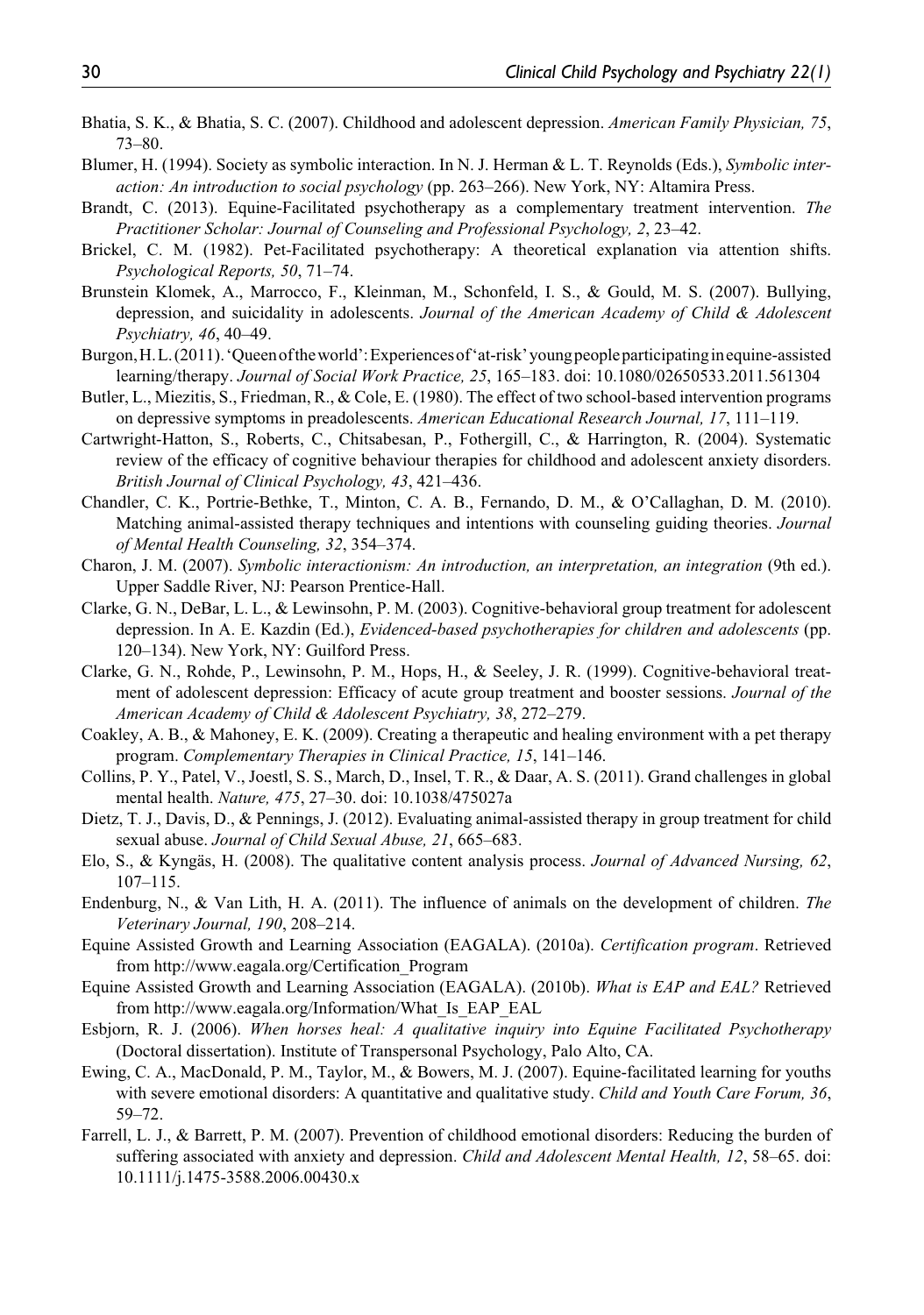- Fisak, B. J., Richard, D., & Mann, A. (2011). The prevention of child and adolescent anxiety: A meta-analytic review. *Prevention Science, 12*, 255–268. doi: 10.1007/s11121-011-0210-0
- Frame, D. L. (2006). *Practices of therapists using equine facilitated/assisted psychotherapy in the treatment of adolescents diagnosed with depression: A qualitative study* (Doctoral dissertation). New York University, New York.
- Friedberg, R. D., McClure, J. M., & Garcia, J. H. (2009). *Cognitive therapy techniques for children and adolescents: Tools for enhancing practice*. New York, NY: Guilford Press.
- Friesen, L. (2010). Exploring animal-assisted programs with children in school and therapeutic contexts. *Early Childhood Education Journal, 37*, 261–267.
- Gould, M. S., King, R., Greenwald, S., Fisher, P., Schwab-Stone, M., Kramer, R., & Shaffer, D. (1998). Psychopathology associated with suicidal ideation and attempts among children and adolescents. *Journal of the American Academy of Child & Adolescent Psychiatry, 37*, 915–923.
- Gustavson-Dufour, J. (2011). *Equine-assisted psychotherapy and adolescents* (Unpublished master's dissertation). The Faculty of the Adler Graduate School, Minneapolis, MN.
- Hankin, B. L. (2006). Adolescent depression: Description, causes, and interventions. *Epilepsy & Behavior, 8*, 102–114. doi: 10.1016/j.yebeh.2005.10.012
- Havener, L., Gentes, L., Thaler, B., Megel, M. E., Baun, M. M., Driscoll, F. A., & Agrawal, N. (2001). The effects of a companion animal on distress in children undergoing dental procedures. *Issues in Comprehensive Pediatric Nursing, 24*, 137–152.
- Ishikawa, S. I., Okajima, I., Matsuoka, H., & Sakano, Y. (2007). Cognitive behavioural therapy for anxiety disorders in children and adolescents: A meta-analysis. *Child and Adolescent Mental Health, 12*, 164–172.
- Joffe, H., & Yardley, L. (2003). Content and thematic analysis. In D. F. Marks & L. Yardley (Eds.), *Research methods for clinical and health psychology* (1st ed., pp. 56–68). London: Sage.
- Kanamori, M., Suzuki, M., Yamamoto, K., Kanda, M., Matsui, Y., Kojima, E., & Oshiro, H. (2001). A day care program and evaluation of animal-assisted therapy (AAT) for the elderly with senile dementia. *American Journal of Alzheimer's Disease and Other Dementias, 16*, 234–239.
- Karol, J. (2007). Applying a traditional individual psychotherapy model to equine-facilitated psychotherapy (EFP): Theory and method. *Clinical Child Psychology and Psychiatry, 12*, 77–90. doi: 10.1177/1359104507071057
- Kersten, G., & Thomas, L. (2000). *Equine assisted psychotherapy: Training manual*. Santaquin, UT: Equine Assisted Growth and Learning Association.
- Klontz, B. T., Bivens, A., Leinart, D., & Klontz, T. (2007). The effectiveness of equine-assisted experiential therapy: Results of an open clinical trial. *Society and Animals, 15*, 257–267.
- Kruger, K. A., & Serpell, J. A. (2006). Animal-Assisted interventions in health. In A.H. Fine (Ed.), *Animal-Assisted therapy: Theoretical foundations and guidelines for practice* (2nd ed., pp. 21–38). San Diego, CA: Academic Press.
- Lentini, J. A. A., & Knox, M. (2009). A qualitative and quantitative review of Equine Facilitated Psychotherapy (EFP) with children and adolescents. *The Open Complementary Medicine Journal, 1*, 51–57. doi: 10.2174/1876391X00901010051
- Levinson, B. M. (1969). *Pet-oriented child psychotherapy*. Springfield, IL: Charles C Thomas Pub Ltd.
- Liamputtong, P. (2013). *Qualitative research methods* (4th ed.). South Melbourne, Victoria, Australia: Oxford University Press.
- Merikangas, K. R., He, J. P., Burstein, M., Swanson, S. A., Avenevoli, S., Cui, L., & Swendsen, J. (2010). Lifetime prevalence of mental disorders in US adolescents: Results from the National Comorbidity Survey Replication – Adolescent Supplement (NCS-A). *Journal of the American Academy of Child & Adolescent Psychiatry, 49*, 980–989. doi: 10.1016/j.jaac.2010.05.017
- Merriam, S. B. (2002). *Qualitative research in practice: Examples for discussion and analysis*. San Francisco, CA: Jossey-Bass.
- Nagengast, S. L., Baun, M. M., Megel, M., & Leibowitz, J. M. (1997). The effects of the presence of a companion animal on physiological arousal and behavioral distress in children during a physical examination. *Journal of Pediatric Nursing, 12*, 323–330.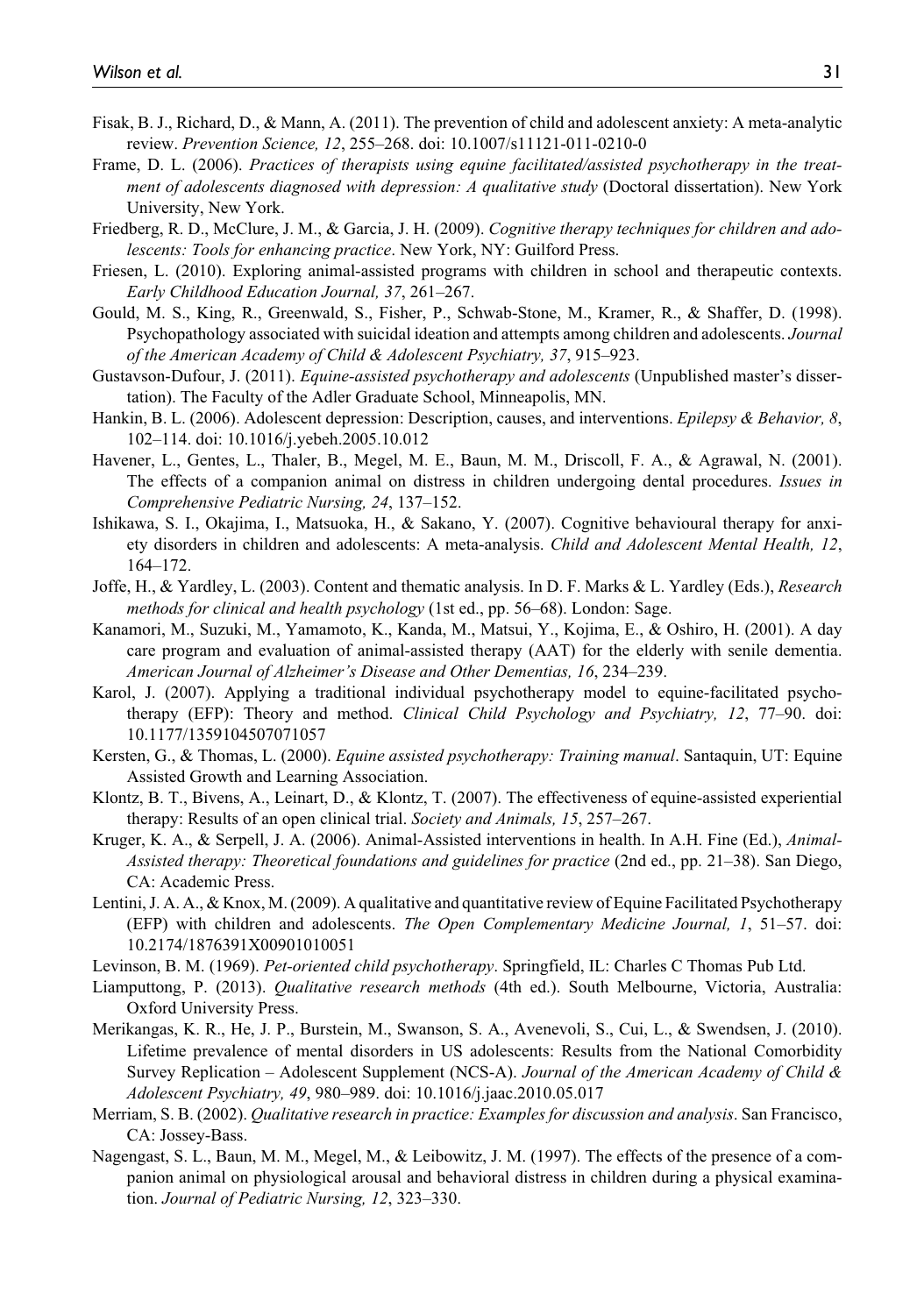- Nathanson, D. E., de Castro, D., Friend, H., & McMahon, M. (1997). Effectiveness of short-term dolphinassisted therapy for children with severe disabilities. *Anthrozoos, 10*, 90–100.
- Nock, M. K., Green, J. G., Hwang, I., McLaughlin, K. A., Sampson, N. A., Zaslavsky, A. M., & Kessler, R. C. (2013). Prevalence, correlates, and treatment of lifetime suicidal behavior among adolescents: Results from the National Comorbidity Survey Replication Adolescent Supplement: Lifetime suicidal behavior among adolescents. *Journal of American Medical Association Psychiatry, 70*, 300–310.
- Notgrass, C. G., & Pettinelli, J. D. (2014). Equine Assisted psychotherapy: The Equine Assisted Growth and Learning Association's model overview of equine-based modalities. *Journal of Experiential Education*. Advance online publication. doi: 10.1177/1053825914528472
- O'Haire, M. E. (2013). Animal-assisted intervention for autism spectrum disorder: A systematic literature review. *Journal of Autism and Developmental Disorders, 43*, 1606–1622.
- O'Kearney, R., Kang, K., Christensen, H., & Griffiths, K. (2009). A controlled trial of a school-based Internet Program for reducing depressive symptoms in adolescent girls. *Depression and Anxiety, 26*, 65–72.
- Patel, V., Flisher, A. J., Hetrick, S., & McGorry, P. (2007). Mental health of young people: A global publichealth challenge. *The Lancet, 369*, 1302–1313.
- Pope, C., Ziebland, S., & Mays, N. (2000). Qualitative research in health care: Analysing qualitative data. *BMJ: British Medical Journal, 320*, 114–116.
- Professional Association of Therapeutic Horsemanship International (PATH Int.). (2014). *What is PATH Intl?* Retrieved from <http://www.pathintl.org/about-path-intl/about-path-intl/what-is-path-intl>
- Psychological Care & Treatment. (2013). *Experiential therapy*. Retrieved from [http://www.pchtreatment.](http://www.pchtreatment.com/experiential-therapy-los-angeles/) [com/experiential-therapy-los-angeles/](http://www.pchtreatment.com/experiential-therapy-los-angeles/)
- Redefer, L. A., & Goodman, J. F. (1989). Brief report: Pet-facilitated therapy with autistic children. *Journal of Autism and Developmental Disorders, 19*, 461–467.
- Ritchie, J., & Lewis, J. (2003). *Qualitative research practice: A guide for social science students and researchers*. London: Sage.
- Roberts, F., Bradberry, J., & Williams, C. (2004). Equine-facilitated psychotherapy benefits students and children. *Holistic Nursing Practice, 18*, 32–35.
- Rohde, P., Lewinsohn, P. M., & Seeley, J. R. (1991). Comorbidity of unipolar depression: II. Comorbidity with other mental disorders in adolescent and adults. *Journal of Abnormal Psychology, 100*, 314–322.
- Rothe, E. Q., Vega, B. J., Torres, R. M., Soler, S. M. C., & Pazos, R. M. (2005). From kids and horses: Equine facilitated psychotherapy for children. *International Journal of Clinical and Health Psychology, 5*, 373–383.
- Rushton, J. L., Forcier, M., & Schectman, R. M. (2002). Epidemiology of depressive symptoms in the National Longitudinal Study of Adolescent Health. *Journal of the American Academy of Child & Adolescent Psychiatry, 41*, 199–205.
- Russell-Martin, L. A. (2006). *Equine facilitated couples therapy and solution focused couples therapy: A comparison study* (Unpublished dissertation). Northcentral University, Prescott, AZ.
- Schultz, P. N., Remick-Barlow, G. A., & Robbins, L. (2007). Equine-assisted psychotherapy: A mental health promotion/intervention modality for children who have experienced intra-family violence. *Health & Social Care in the Community, 15*, 265–71. doi: 10.1111/j.1365-2524.2006.00684.x
- Selby, A., & Smith-Osborne, A. (2013). A systematic review of effectiveness of complementary and adjunct therapies and interventions involving equines. *Health Psychology, 32*, 418–432. doi: 10.1037/a0029188
- Shultz, B. (2005). *Equine assisted psychotherapy with at-risk adolescents* (Unpublished master's dissertation). Denver Seminary, Denver, CO.
- Smith-Osborne, A., & Selby, A. (2010). Implications of the literature on equine-assisted activities for use as a complementary intervention in social work practice with children and adolescents. *Child and Adolescent Social Work Journal, 27*, 291–307. doi: 10.1007/s10560-010-0201-1
- Spirito, A., Esposito-Smythers, C., Wolff, J., & Uhl, K. (2011). Cognitive-behavioral therapy for adolescent depression and suicidality. *Child & Adolescent Psychiatric Clinics of North America, 20*, 191–204. doi: 10.1016/j.chc.2011.01.012
- Starcevic, V. (2006). Review: Worldwide lifetime prevalence of anxiety disorders is 16.6%, with considerable heterogeneity between studies. *Evidence-Based Mental Health, 9*(4), 115.